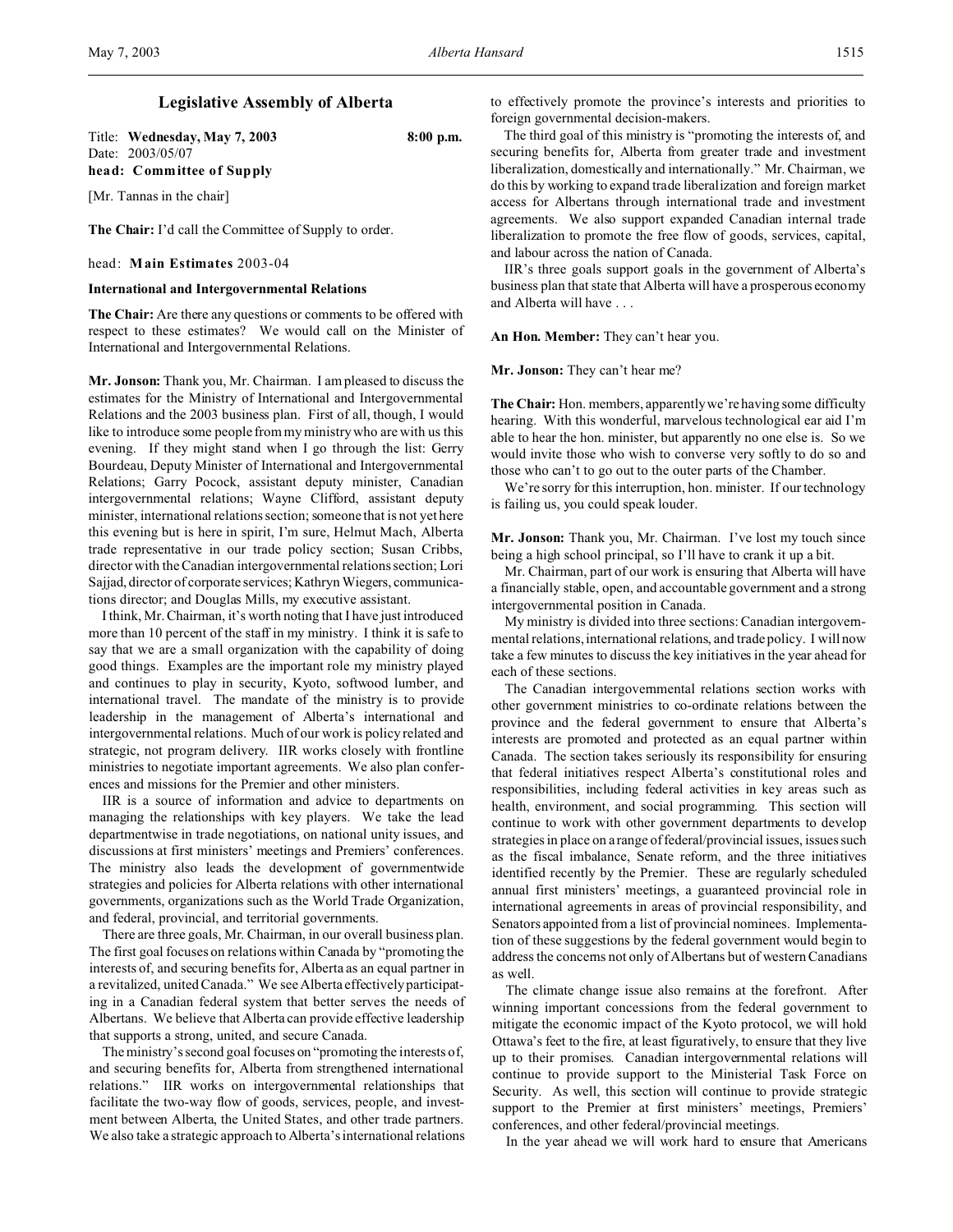understand that Alberta values their friendship and will continue to welcome them warmly. Continued emphasis will be placed on our membership in organizations such as the Alberta-Alaska Bilateral Council, the Montana-Alberta Bilateral Advisory Council, the Council of State Governments – West, the Alberta-Idaho Task Force, and the Pacific Northwest Economic Region. We will enhance Alberta's profile in key international markets by developing mutual relations, including further developing Alberta's nine twinning relationships and revitalizing our relationship with the Mexican state of Jalisco. The section will also work to renew international governance projects in Ukraine, South Africa, and Mexico to help them establish effective management systems in their governments.

The trade policy section also works with a variety of Alberta ministries and with other Canadian governments. It helps develop provincial policies on Canadian international trade agreements such as the agreement on internal trade and the various agreements that are dealt with at the World Trade Organization. The section coordinates the province's involvement in national or international trade disputes. They advance trade opportunities for Albertans by working to remove barriers to trade. As well, the trade policy section provides analysis on trade figures and the economic factors that affect trade.

Our trade experts will continue working with their provincial and federal government colleagues to find a long-term, durable solution with the United States on the softwood lumber dispute. As you know, the Alberta government is very concerned about the impact of the U.S. trade actions on the Alberta forest industry. The Alberta forests section has been kept up to date on the process and continues to support our approach to this issue. While progress has been made, significant differences remain, Mr. Chairman. The same can be said about the wheat dispute between Canada and the United States. While we work in co-operation with the federal government and the other provinces in developing agreements, let me be clear that the province actively represents and promotes our own provincial interests.

#### *8:10*

Staff will also continue to work to ensure that Alberta's interests and priorities are clearly represented during the newest round of World Trade Organization negotiations this fall in Mexico, especially in the areas of agriculture, trade remedies, and services. At upcoming international trade negotiations the trade policy section will work to ensure the free flow of goods, services, capital, and labour within Canada.

I will now, Mr. Chairman, move on to the topic of the ministry's budget and staffing levels. We are a small ministry in terms of budget and staff. The 2003-2004 budget of \$6.468 million has increased by \$384,000, or just over 6 percent, from last year. This is the first increase in several years. The increase allows us to respond to three main financial pressures: first, the 2 percent governmentwide salary increase for staff; two, continued support for the Canadian Intergovernmental Conference Secretariat, based out of Ottawa; three, increased travel costs for international business missions.

I would like to take a moment to touch on these increased travel costs. If you've taken an airplane anyplace in the past little while, you certainly know how ticket prices have gone up because of increased security, fuel costs, and a number of other factors. Travel by the Premier, cabinet ministers, and Alberta government officials is vital to expanding trade and bringing foreign investment to Alberta. Alberta is a global player, with 40 percent of our jobs coming from exports. It is important for Alberta and the Alberta government to be an active player in the world economy in support of our private sector. Expanding international trade is only one benefit of international travel. Relationships that Alberta builds with other jurisdictions around the world through international travel allow the Alberta government as well as Alberta's public and private sectors to share and learn best practices. They also result in stronger and more enriching cultural and educational ties.

As for staffing in my ministry, IIR has 53 staff, and that, Mr. Chairman, is unchanged from the previous year.

Finally, a brief outline of how we measure the ministry's performance. Since the ministry outcomes are often long term or depend on external factors, they are quite frankly difficult to present as quantitative data. We solicit input from a variety of government ministries and other sources to help us measure how we're doing and to identify areas in which we can improve. We measure our performance through client surveys, secondary economic and sociodemographic indicators, and polling results. The ministry takes all of these measures and provides a detailed narrative record of our achievements, activities, and documents such as our annual report. We also do assessments on key initiatives after major conferences, trade negotiations, or international missions. These documents help us track our progress in meeting our goals in both an effective and efficient manner.

Mr. Chairman, that concludes my remarks on the estimates for International and Intergovernmental Relations. Our new business plan and budget lay out how we will meet these priorities for the province in the year ahead. I would be happy to answer any questions or hear comments from my Legislature colleagues. In advance, I would like to commit to answering any of the questions in written form that I'm not able to address tonight.

Thank you, Mr. Chairman.

**The Chair:** The hon. Member for Edmonton-Ellerslie.

**Ms Carlson:** Thank you, Mr. Chairman. Happy to be able to participate in the debate tonight on International and Intergovernmental Relations. I, too, would like to welcome all the minister's staff that are here this evening and thank them and those who aren't here tonight for the work that they do. Over the years I have had some opportunity to work with some of them and some staff from other departments who have been attached to IIR on various trips and events that they were organizing, and they've always been very friendly, very easy to work with, and certainly very good at their work. So thanks to all of you and to those from the department that aren't here.

Most of my remarks tonight will focus on issues as opposed to the budgetary amounts because as the minister says, it is a small department in terms of dollars. Mostly I'm happy to see that there's a bit of an increase there because I think it's been squeezed a little bit over the last couple of years. Nevertheless, they need to be accountable as all other ministries are, and we will be asking some financial questions.

My first comments tonight are going to be about PNWER, the Pacific Northwest Economic Region. Mr. Chairman, it's been my honour over the years, for many years, to have gone as the opposition representative. I've been here for 10 years. I think I've gone there for nine years, attended nearly every conference, and have been quite supportive of the mandate of PNWER and Alberta's leadership role in that organization over the years. I'm sorry to say that I won't actually be participating any longer. [interjection] Well, there's been a real change in direction in terms of how that all-party committee has been organized and presented.

In the past, particularly under the leadership of the Member for Livingstone–Macleod, opposition members have been warmly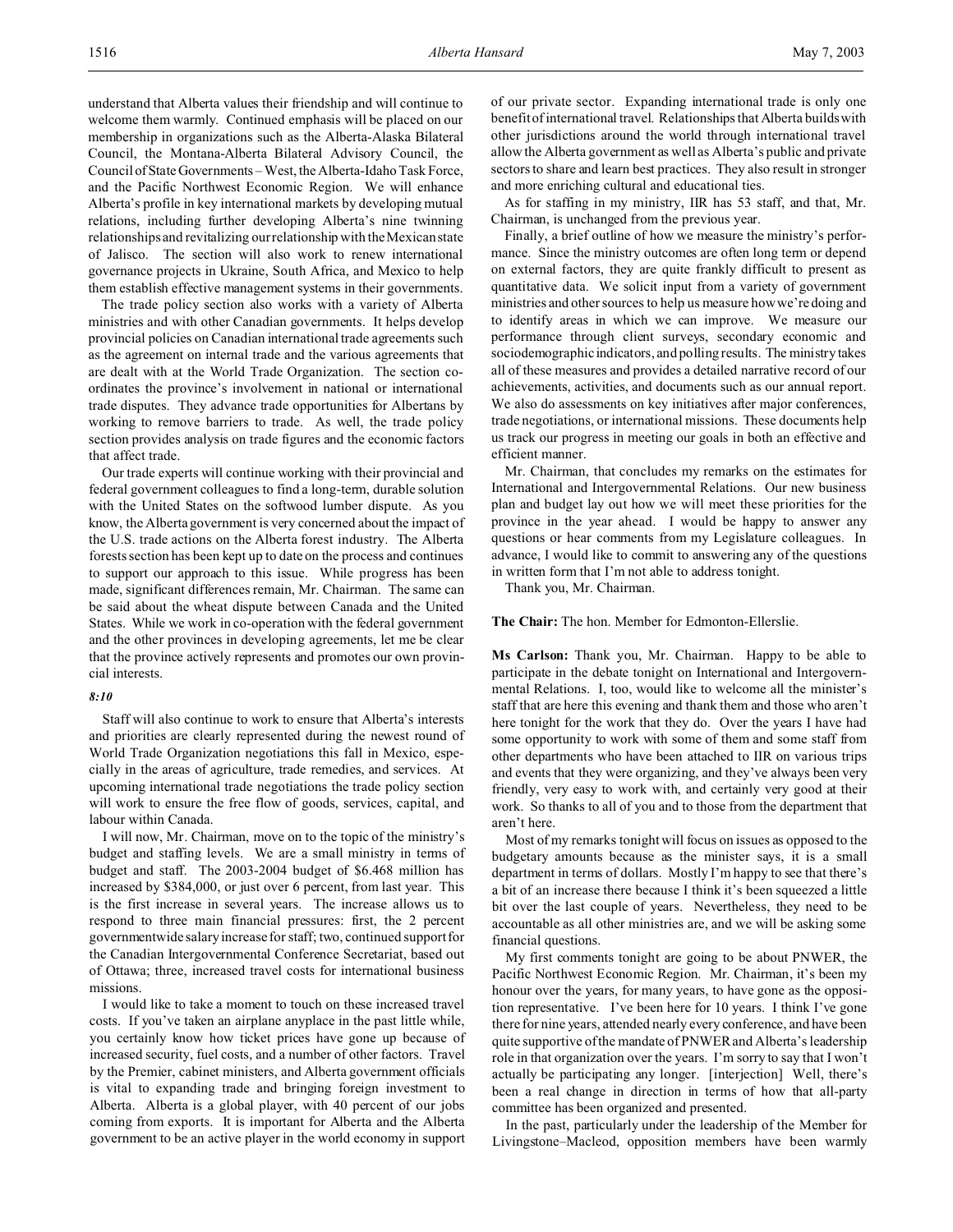welcomed and encouraged to become involved. In fact, in those days it was not unusual for opposition members to chair committees and to take a really active participating role in a variety of functions. When I go to conferences or am a part of any kind of a committee, I go to work. I go to bring something to the table, not just to warm a seat and not just to be the token opposition representative. Especially when I've been involved with an organization for years, I believe that I have something to offer, to bring to the table, and I have always worked in a very co-operative fashion and tried to meet the goals of what the Alberta mandate is and work to that end. Even in the early days of PNWER, when there was sometimes a question about whether or not it was supportable, I certainly held the line on the government position and gave it some time, and I think that it was proven to be an accurate assessment of what was going on.

But this last time at PNWER proved to be not quite such an interesting experience. I certainly experienced what it's like to become a token opposition member. At the conference I was very interested in getting actively involved in the committee that was dealing with invasive species. I participated in those discussions, talked to our PNWER chair, and I believed at that time was given some direction that I would take a part in meeting the role for Alberta on the invasive species discussions over the winter and getting ready for the next summer session. In fact, I mistakenly believed that I would be the Alberta chair for that. Subsequently, I had some correspondence and discussions with the departments and people who are from Agriculture who are working in that field who I have worked with for many years on invasive species, getting ready to pull some information together, only to find out that meetings had been called and a chair from Alberta had been appointed, and of course I was conveniently left out of any discussions or any information. [interjections]

Now, I can hear a lot of members groaning about that, but you know it's very important, I think, if you're going to say that you support all-party committees on a national level or an international level, that in fact you put your money where your mouth is and do something more than just straight token representation. So I figure that my time is better spent other places where I can actually make a difference and make a contribution. So I will no longer be supporting any activities with PNWER, and I do that regretfully because I think that it was an interesting experience. Even though it was time away from my family and at a time of the year when there are many other things that you could be doing, I found those experiences. . . [interjection] I don't care where it is. It's abysmal that people could be invited to participate and then completely left out of the loop when the discussions are had.

So, at any rate, I won't be participating. Given the small numbers we have on this side and the lack of interest that the government has shown, I doubt very much if we will in the future have opposition members participating at that level. I will be quite happy to tell anyone who's interested why I'm no longer involved.

**Mr. Lund:** Because Liberals are an endangered species.

**The Chair:** Minister, you'll get a chance to speak later.

*8:20*

**Ms Carlson:** Yes. The Minister of Infrastructure is correct. In this province there is no doubt that Liberals are an endangered species, and I have some knowledge with regard to them being both an endangered species and the kind of invasive species that the government members might represent and so really had an opportunity to bring something to the table there. [interjection] He agrees with that statement, Mr. Chairman, and I'm happy to see that after all these years we finally find something that we can agree on. Nevertheless, that's the end of that role for me, so I'll share that information with the minister and his department, and they can do whatever they want with it, which is probably nothing.

My first question for the minister is in terms of lawyers' expenses and involvement in international disputes. Can you tell us how much you budget in a year for legal fees, a percentage, or how you decide what the projections might be for what the expenses can be on international disputes – and particularly I'm thinking of things like softwood lumber or countervailing duties – and then also how you choose the legal firms that represent you? Is it on a historical basis? Do you choose by tendering? Do you choose by area of expertise? Do you bring in more than one law firm sometimes to be able to expand the knowledge? Do you choose from the north and the south or alternate or both? Whatever information you can share with how you make those decisions. So if you could answer that question first for me.

**Mr. Jonson:** Mr. Chairman, first of all I would just comment briefly on the member's first topic. Certainly, as far as PNWER is concerned, we have valued the opposition members' – and I'm talking about plural over the years – participation in that particular organization. Perhaps, as it is noted, it is not the place tonight to go into the specifics of your concern, but I did want to put on record that if there are certain approaches that have to be corrected in this regard, I will certainly undertake to look into it.

With respect to lawyers, Mr. Chairman, this is an item that I think will be best answered with a written reply, which I undertake to give to you. Three different directions that we have with respect to lawyers. With respect to major, long-term assignments such as that which Claire Reed has with respect to the softwood lumber file, as I understand, she is on retainer, and then according to the amount and intensity of the actual product which she's expected to perform, there would be additional compensation.

With respect to much of the ongoing activity of this department, however, we do have the Department of Justice. As far as I know, they're not billing us directly yet, and that is our major source of expertise. Then it is quite true that on specific items – for instance, with respect to the analysis that was done on the Kyoto issue – lawyers who were deemed to be expert in that field and the law that surrounds that issue of international agreements were retained. That's as far as I think it would be useful to go tonight, and I'll provide a more detailed reply to you.

**The Chair:** Before I recognize the hon. member, I wonder if we might as a committee agree to a brief reversion to Introduction of Guests.

[Unanimous consent granted]

head: **Introduction of Guests**

**The Chair:** The hon. Member for Edmonton-Castle Downs.

**Mr. Lukaszuk:** Thank you, Mr. Chairman. Many members in this Assembly may be of the opinion that I am the expert on issues of low-income benefits such as AISH and SFI. It's time to come on the record because the man who actually did most of the thinking for the low-income review committee is today with us in the members' gallery. I would like to introduce to you and through you to the members of this House Mr. Vasant Chotai, who is an employee with the Human Resources and Employment department and indeed one of our utmost authorities on issues of low-income benefits. I would ask him to rise and accept the warm welcome of this Assembly.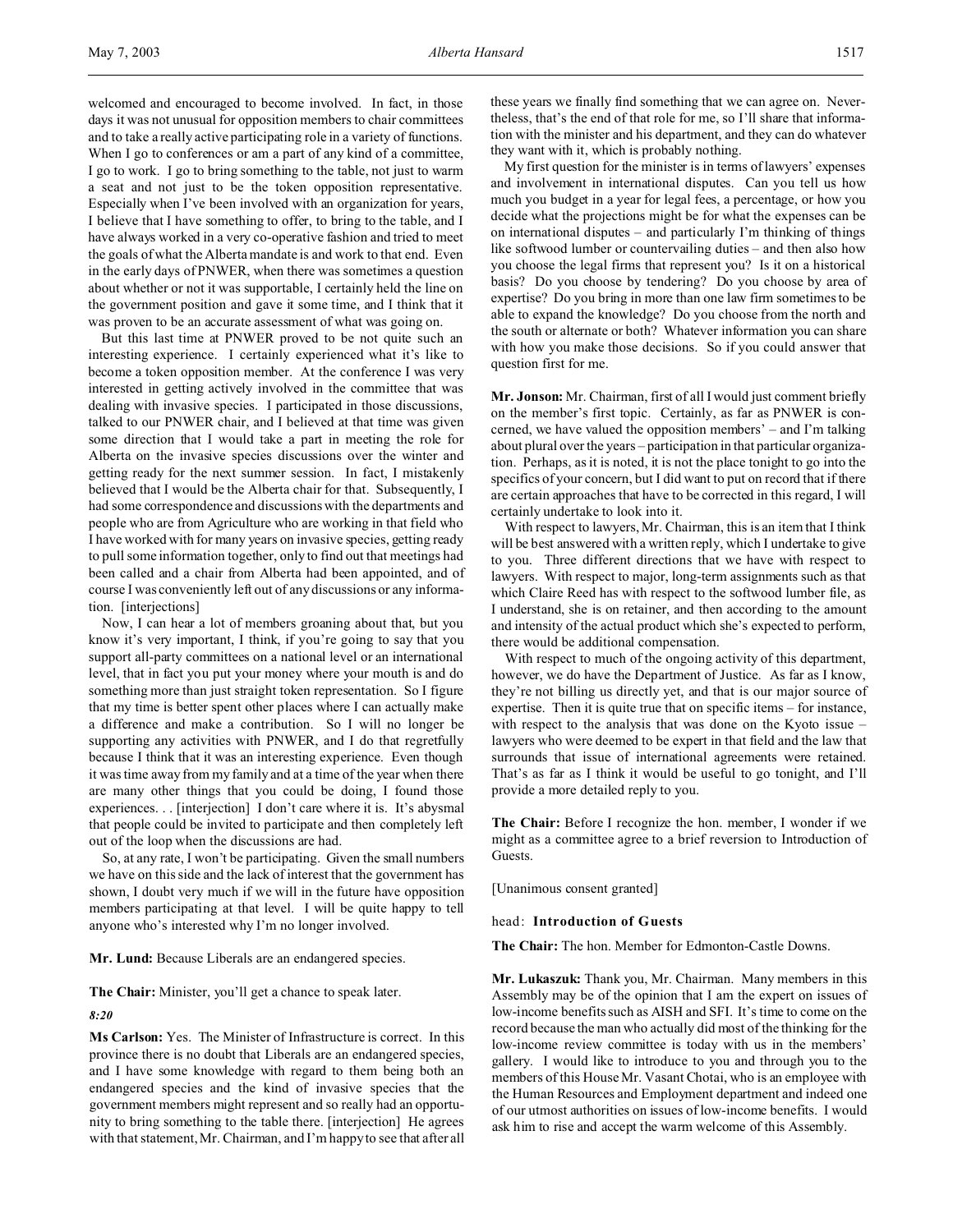### head: **Main Estimates** 2003-04

### **International and Intergovernmental Relations** *(continued)*

**The Chair:** The hon. Member for Edmonton-Ellerslie.

**Ms Carlson:** Thank you, Mr. Chairman. Before I start my comments again, because the minister has a soft voice and because lots of people are talking, we're having a really hard time hearing him. I mean, I'm only sitting 10 feet away, but also some of our other members, the Member for Edmonton-Glengarry, can't hear him either.

#### **An Hon. Member:** Earpieces.

**Ms Carlson:** Yeah. You know, there are no more. They're ordering one now, but in the meantime we can't hear the responses to half the questions. Just to put that on the record.

Okay. So thank you very much for that, and I look forward to your written answer in a little bit more detail.

Now I'd like to talk a little bit about the countervailing duties on durum wheat. What's the Alberta government's position on this? I think that it would be my understanding that you take a slightly different position than the Wheat Board, so can you tell me what your position is and what you plan to do over the next year with that dispute?

**The Chair:** The hon. minister, who is going to practically shout into the microphone.

**Mr. Jonson:** Well, Mr. Chairman, with respect to the trade dispute regarding wheat, this is a matter that rests with the Canadian Wheat Board in terms of the preliminary decisions that have been made with respect to an alleged subsidy in the marketing of wheat. Our role provincially, which is very, very minor, is that in the preliminary determination it was stated that there may be some subsidy involved in the historic ownership of grain cars through the heritage savings trust fund by the government. I think the calculation of the damage or the hurt that was alleged to be experienced was something in the neighbourhood of .3 percent or something, and that is something that we will oppose as this case works its way through. We do not feel that the determination really is justified, but that is something that we will have to carry forward on behalf of government and work on that part of it. But I'd just like to emphasize that the major case is one with the Canadian Wheat Board, and the Canadian Wheat Board is in a formal sense a creature of the federal government.

**The Chair:** The hon. Member for Edmonton-Ellerslie.

**Ms Carlson:** Thank you, Mr. Chairman, and thank you, Mr. Minister, for that answer. Can you explain to us in a little more detail the mystery of how you actually work with the other departments in the government? We know that your mandate is to provide strategic direction, but it's hard to actually follow the process through to know when you take the lead on it and when other departments would take the lead on it. So generally do you have attached specific people to specific departments? Is there a kind of benchmark when you withdraw from an issue and just let the department handle it? We don't really understand the process.

I think it's good what you do. I think strategic direction is very needed, but I don't really understand how you decide to lead an issue or to work on an issue and when to withdraw and how people are assigned.

**Mr. Jonson:** The simple answer is that we did it a number of different ways depending upon the circumstances. First of all, one model would be that that was shown with respect to the creation of our security task force. In that case, I served as chair of that particular interdepartmental initiative. The people of our staff who were most familiar with that area served as support to the ministerial task force. Very key, of course, was Municipal Affairs and their people in that area. The Solicitor General was extremely important as well, and a number of other departments were involved. We led or co-ordinated the overall effort, worked on making sure the goals were there and they were pursued, but a great deal of co-operative effort took place and the staff were assigned accordingly.

### *8:30*

With respect to the  $G-8$  – this is another example – again it was a multidepartment effort, particularly involving ourselves and the Solicitor General's department, and of course there we worked with the officials, particularly the city of Calgary but also the surrounding jurisdictions, in terms of bringing that to fruition. A major part of that was the area that Mr. Clifford was involved in in terms of intergovernmental relations, and he did a great deal of work coordinating, organizing, identifying problems or gaps in the overall plan that evolved between ourselves and the federal government.

That is a general description of two different cases that I can provide for you this evening.

Just one other thing. We'll take the whole area of trade in which we work very closely with the Hon. Mark Norris's department. We have on staff an individual such as Helmut Mach, extremely well versed in the whole area of international trade, and he works with that particular department on the various issues that come up in the whole area of trades disputes, whether it's softwood lumber or whether it's some aspect of promoting Alberta. If he's called upon, he's there as probably one of our best people in that particular field.

**The Chair:** The hon. Member for Edmonton-Ellerslie.

**Ms Carlson:** Thank you, Mr. Chairman. So if I understand it, it's like identifying a consulting project, sending a team out to work with the other organizations and pulling together the targets and meeting the objectives. Okay. That's good. Thank you.

Can you tell us, Mr. Minister, how many dollars you've got tied up in your budget with the feds for the next year working on joint projects or subjects? One that comes to mind might be any work that you're doing with the U.S. Department of Commerce. Could you list what they are and tell us how much money you've got involved?

**Mr. Jonson:** I would have to indicate, Mr. Chairman, that I will provide that to the member. I cannot pull together a figure in my mind this evening to answer that properly.

**The Chair:** Edmonton-Ellerslie.

**Ms Carlson:** Thank you, Mr. Chairman. I look forward to that. It's a more detailed answer, anyway, that you could give in writing than this evening, and that would be helpful.

In this spring session, I think it has been, we heard the Energy minister musing about joining OPEC. Are you doing anything on that? Would you lead that charge, and how would you move forward? Who would pay in that case?

**Mr. Jonson:** Am I am correct that you said OPEC? Well, I do not recall that remark, and if the Minister of Energy said it, he can answer the question.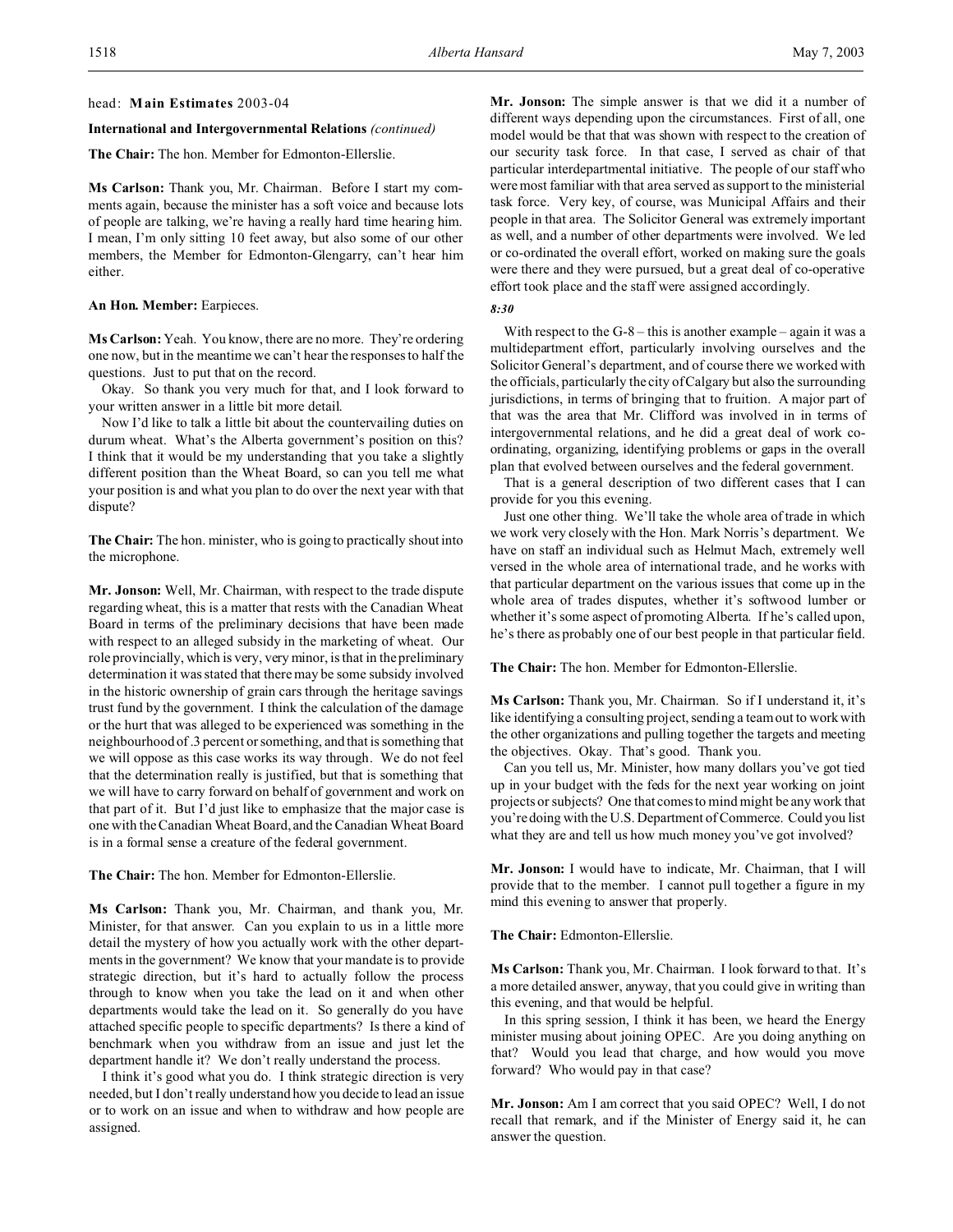**Mr. Smith:** Well, Mr. Chairman, reluctant as I am to speak on another minister's estimates, I do feel compelled to correct the record. At no time had the Ministry of Energy nor the government of Alberta ever contemplated joining OPEC. What simply occurred, through the courtesy of the minister of energy for the state of Venezuela, was to express interest in us attending as an observer. This is not unusual, unique, nor would it be a first time for the province of Alberta. So to ensure distinct clarity, no musing was ever done by this minister with respect to joining OPEC.

**The Chair:** The hon. Member for Edmonton-Ellerslie.

**Ms Carlson:** Thank you, Mr. Chairman. Well, unfortunately, I didn't bring the specific reference with me this evening, but the Minister of Energy can be sure that I will, and he can answer that question in the House, then, at some future date.

I'd like to talk about Kyoto now just a little bit. I think, first of all, some general information. How is it progressing from your perspective, and what happened to lead you to the decisions where the provincial government has somewhat softened their stance? Now, you briefly talked about some concessions that you had negotiated with the federal government. If you could give us more detail on that and anything else that may be relevant to that particular discussion.

**Mr. Jonson:** Mr. Chairman, with respect to the overall Kyoto initiative or Kyoto topic I'd like to emphasize that we still have on record as a government the overall approach that the government felt was the responsible way to go; that is, we said that we would develop an Alberta plan. The Premier made this statement very clearly, but a very, very important statement that was made by our Premier was that we want to sit down with the federal government. We have the Alberta plan. We want to work step by step with the other provinces and territories and the federal government to come up with a reasonable, workable, practical approach to environmental protection generally and the whole area of greenhouse gases in particular. So that is the overall position and still remains, as far as I know, the position of the government.

However, the federal government did move ahead with what we regarded as a very tight timetable. They insisted upon ratifying it. We're all familiar with the efforts that were made in Parliament, particularly by Mr. Mills, the Member of Parliament for Red Deer, to try and bring some sense to this overall debate in the rush for ratification. The federal cabinet did ratify the accord, and we are faced with having to deal with the reality that the accord is going to go ahead in some form or other. It was only reasonable that the government, particularly led by the Minister of Environment, would be involved in working hard to make sure that when the accord began to be implemented, we were having our input, having our say, and I think it is fair to say here this evening that we do feel that we have influenced some of the decisions that the federal government appears to be moving ahead with in a favourable manner.

So our overall concern is still out there. There are still problems with respect to it, but the interests of Alberta have to be taken into consideration as ratification moves ahead, and as the Minister of Environment has indicated, we are moving ahead with legislation on a thoughtful, measured basis, and this legislation will be necessary for our ability to protect Alberta's interests and to have the least possible negative impact on Alberta.

*8:40*

**The Chair:** The hon. Member for Edmonton-Ellerslie.

**Ms Carlson:** Thanks. I'll just finish up with one more question and

then give someone else a chance. Thanks, Mr. Minister, for that broad overview. I know we have more detailed questions on Kyoto, but I'll let someone else ask them.

My last issue is on Kyoto, but it's in reference to an article that was in today's *Globe and Mail*. I'll just give you a little background on it. It was about "Insurers turn up Kyoto heat," and it was about what's happening in Europe.

Big Europe-based insurance companies are considering denying some coverage to companies that aren't doing enough to reduce output of the gases believed to be contributing to global warming.

Amid fears of shareholder lawsuits against emitters of socalled greenhouse gases [some insurance companies plan to start mailing out questionnaires that] will ask customers of directors-andofficers insurance what they are doing to prepare for imminent government restrictions.

So, then, depending on what the answers to the questionnaires are, they're going to decide whether or not in fact they're going to cover them. They say that if "a client isn't doing enough, it may consider refusing the company directors-and-officers liability coverage when, in a few years, [some] countries begin implementing those rules." It's an interesting article. Maybe I'll photocopy it and send it to you.

My question from this is that I think this is something you're going to have to put into the process for decision-making. So, then, what process will you co-ordinate with the federal legislation and your legislation so that shareholders or directors or owners of companies won't get caught between two sets of legislation or . . .

**The Chair:** I interrupt this to let you know that there is a problem with the PA system. In a few moments some loud noise will occur, and then we wait for a minute, and they're going to retry it. Just don't be alarmed at whatever noise is made and know that ultimately it will be in our best hearing interests.

Anyway, in the meantime, Edmonton-Ellerslie, please continue.

**Ms Carlson:** Thank you. Really my question is that perhaps you haven't considered this as a possibility at all, but it seems like what's happening there may be considered at sometime here in the future, so could you give any initial comments on it, and will you build it into your process? When I take a break here, I'll take a photocopy and send it to you.

**Mr. Jonson:** Well, I would invite the member, certainly, to send me a copy of the article, and I must indicate that the first that I'd heard of this specific activity of the insurance industry in the EU was brought to my attention today at the luncheon that we had with our guest that was introduced here in the Assembly. We will undertake to follow up on what may be going on there, but that's as much as I know about it.

**The Chair:** The hon. Member for Edmonton-Mill Woods.

**Dr. Massey:** Thank you, Mr. Chairman. I'm pleased to have an opportunity to speak to the International and Intergovernmental Relations estimates this evening and to ask a few questions of the minister. I'd like to ask some questions, if I might, about Kyoto. The minister has made some comments about the Kyoto protocol, but I'd like to ask: what was the role of the department vis-à-vis other departments? Did they provide logistical support? Just exactly what other departments were involved with the Kyoto protocol reaction?

What steps, I guess, is the department taking to address Kyoto down the road? What are the plans for the future with respect to the agreement? Is the department involved in helping Alberta meet the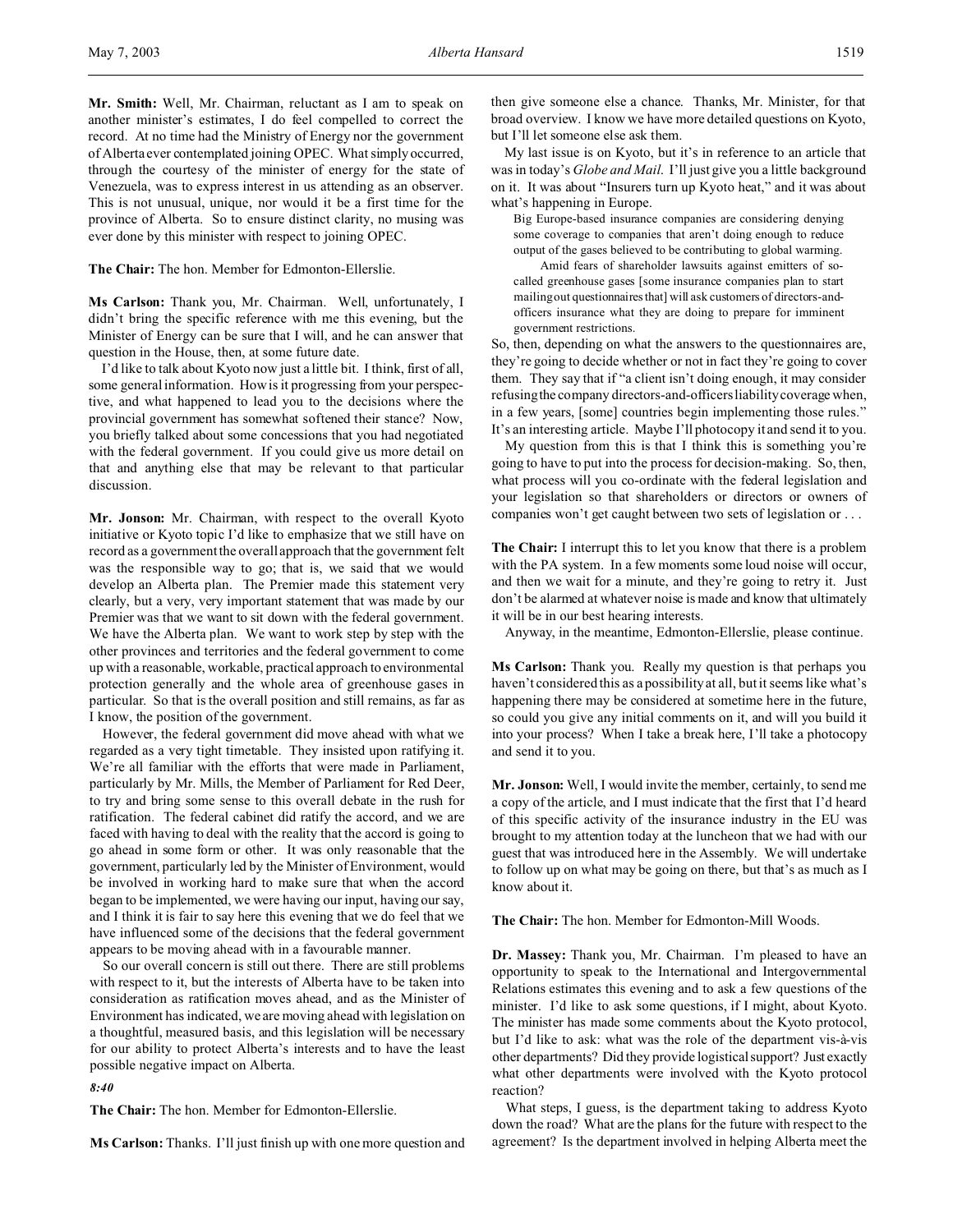targets under the Kyoto agreement? If that's the case, what strategies has the department developed to deal with the federal government with respect to the protocol now that it's been passed? What options were developed by this department regarding negotiations between Alberta and the federal government in putting together a plan on Kyoto? Were there economic impact studies relative to Kyoto? Were they done by this department, or were they done elsewhere, does the minister know? Is information from those studies available for the general public? So those are some questions about the Kyoto protocol.

I'd like to also ask the minister about the task force that is headed up by former Premier Peter Lougheed with respect to advising the government on the Kyoto protocol. Could we have some information with respect to the cost of that committee to operate? What is the status of the committee right now? What's it doing? Could we have, I guess, a bit of a report on the activities of the committee, the number of people involved, and the kinds of resources that are being put at their disposal and the kinds of outcomes that the government is looking for from that committee? Again, is there a time line for tabling the information from that committee? What is going to be done with respect to letting Albertans know about the work of the committee and the kind of progress that they might hope that that committee would be able to report?

There have been a number of international trips by various MLAs in a variety of government departments over the last year or two.

Maybe if the minister is willing, I would stop, Mr. Chairman, and see if there is some reaction to the first two topics, the Kyoto protocol and the Lougheed committee.

**The Chair:** Before we call upon the hon. minister to respond to those questions, I wonder if we might just take a momentary break while the audio engineer does whatever magic he or she may do. So if we could just wait for a moment, please.

I think we're now ready to operate, so we'll call upon the hon. minister to respond.

**Mr. Jonson:** Mr. Speaker, first of all with respect to the question about the funds involved, I do not have those dollars and cents before me, but certainly we would be prepared to provide you with answers in that regard.

## *8:50*

Secondly, I think it's important to just think back to the time that this whole Kyoto issue, to put it politely, blossomed forth as one of the major issues before the nation of Canada but also specifically Alberta, and we felt that it was important to look at the whole situation regarding the possibility of implementation and to bring together a cross section of people very knowledgeable in the various aspects of dealing with industries that emit greenhouse gases. So we had an individual on the committee from labour, we had people who were directly involved in the oil and gas industry, we had people involved in some of the organizations of petroleum and industrial business, and if I recall, it was about a 12-person committee. It was chaired by Premier Lougheed, and I attended, and normally the Minister of Environment was there as well, and we just went through what were going to be the implications of Kyoto and how we could best constructively but forcefully respond to what was happening at the federal level with respect to its implementation.

The current status of the committee is I think you'd say – "on hold" is probably not the best term. It's still there. We still will look to it for advice if there are additional issues that come forward with respect to the whole matter of Kyoto implementation. Another area in which they provided advice was with respect to the structuring of

Bill 37, I believe it is, which is before the Legislature but not planned for passage until the fall.

**The Chair:** The hon. Member for Edmonton-Mill Woods.

**Dr. Massey:** Thank you, Mr. Chairman. I'd started on some questions about international trips by various MLAs and cabinet ministers who go abroad with the legitimate purpose of promoting the interests of the province. Sometimes I don't think that we're fully informed or even fully appreciate the value of those trips and what has been gained by the members being involved in them, so I wonder if the minister could tell me if there is any sort of overall coordination governmentwise of international trips, or is each department responsible for their own plan? Is there sort of a standard expectation?

For instance, I know that when we go on parliamentary trips outside the province, when we come back we're expected to submit a report of some kind, not usually extensive, but some sort of report to indicate what was learned or what the benefits of the trip were, particularly to taxpayers. Is there any such requirement, and is that requirement standard across departments? Is there ever any followup in terms of the efficacy of the trips and whether we're really getting good value? Are we going to the right places? Is there, as I said, a co-ordinated approach? Is there any co-ordination between International and Intergovernmental Relations and the Public Affairs Bureau?

In terms of the trips themselves, who is the one that ends up deciding that they should be undertaken? Is there ever a comprehensive reporting of the trips in one place, or are they sprinkled throughout the departments?

So any information about the trips and the co-ordination and the reporting that comes from them. I know that particularly when ministers are going, there's usually a press release saying that this is where the minister and his staff or the entourage are going, this is their itinerary, and this is what we expect to accomplish. Again, is that standard across government? Is that something that we can expect for every trip? When the Premier travels – for instance, when he was in New York in the latter part of last year – it gets reported that the Premier is there, usually in the media. Again, in terms of the outcomes of the trip we often aren't privy to the longer range goals that have been achieved, so I wonder if that's dealt with in any way by the department or within government as a whole?

I'd like to talk just briefly about the Senate. I wondered if steps have been taken to advance the elected Senate? Now, the minister made some comments about it, but just where are we? I think they're poised to appoint a new Senator for the province. Is intergovernmental affairs involved in that appointment in trying to influence the actions of the federal government? Just what is the state of discussions with the government over that?

Just one, maybe two, areas and then I'll leave the questioning for a few minutes, Mr. Chairman. In terms of exporting water, which department is being consulted on this issue? Again, it's an interest of several departments, so what is the role of International and Intergovernmental Relations in the export, and what background work has been done examining the issue? Is there a policy that's being developed? We hear statements every once in a while, but is there a comprehensive rationale for the position that the government is going to take or has taken on water export?

The last topic for now that I'd like to ask some questions about is the whole business of counterterrorism. Can the minister give us some idea of who the department is consulting with and the kind of crisis management plans that are in place should something untoward happen? The border was closed in southern Alberta for a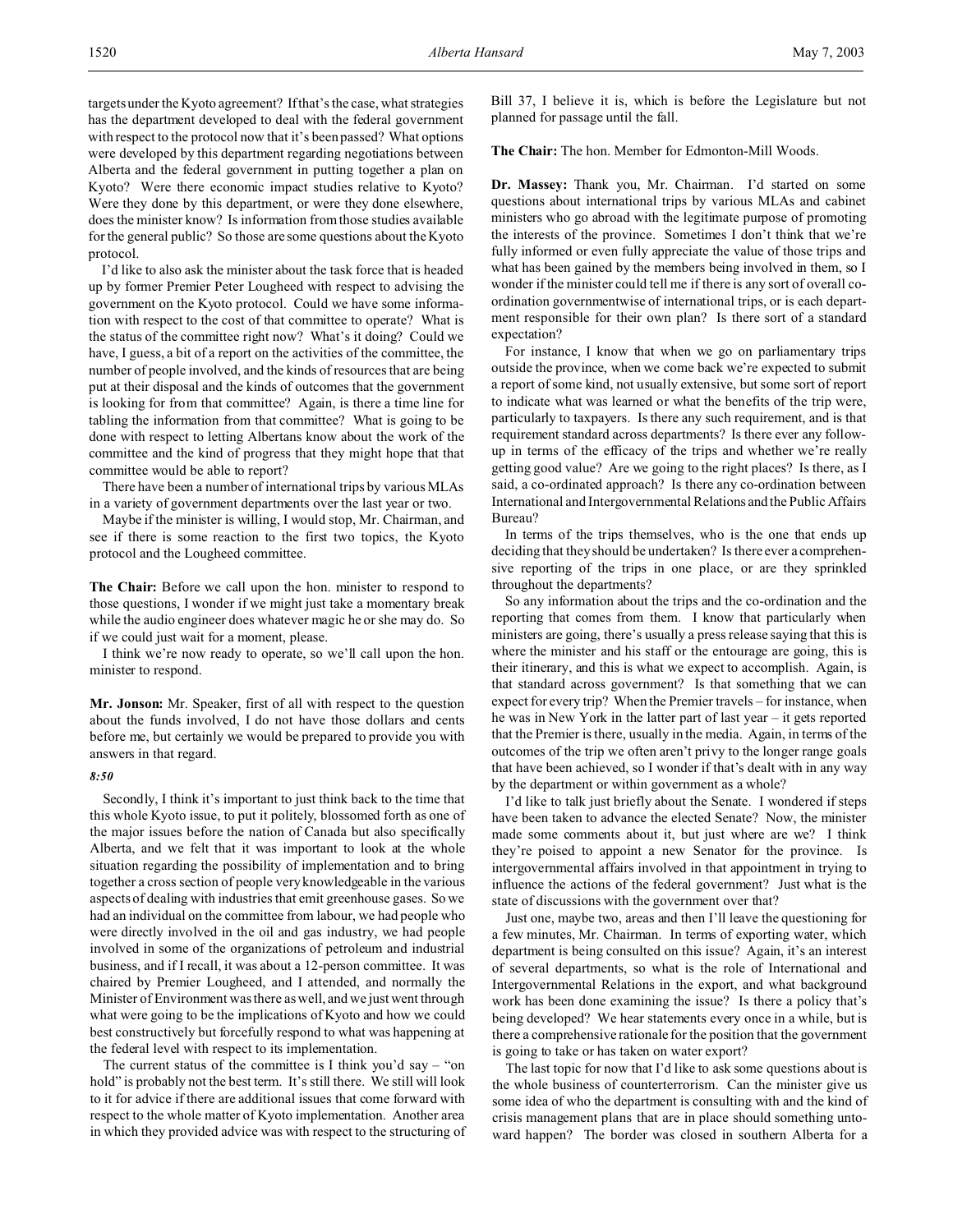while. When that happens, what kind of protocol is in place to assure that that's done orderly and the interests of Albertans and Canadians are protected?

Thanks, Mr. Chairman.

**Mr. Jonson:** If the member doesn't mind, I'll go backwards in answering the questions. With respect to counterterrorism and the role that we have through our overall security task force, as I believe the Solicitor General has indicated a number of times in this Assembly and at other locations, we do depend upon the Canadian intelligence service, CSIS, and the RCMP for advice and updates and the provision of information as needed in their judgment.

Of course, in terms of the overall counterterrorism plan, as you call it, we are also organized in such a way through the security task force that we call upon all of the law enforcement agencies in the province to fulfill their roles as provided for in the plan. I think, however, it's important to appreciate that the counterterrorism effort has to be something that is well planned, well organized, only used when necessary, and otherwise out of sight, out of mind, not becoming a subject for the reporting of details sort of day by day. That's the nature of this type of an initiative.

#### *9:00*

With respect to water export, Mr. Chairman, perhaps the member has some specific concern here. I'm quite sure – and I was just reviewing it a short time ago – that the policy of Alberta is no bulk water sale, transfer, et cetera. I know that particularly in time of water shortage this always starts coming up, sometimes in a positive light and sometimes in a negative one, but the policy is still there in terms of out-of-country bulk water transfer.

Travel. We have a process in government whereby travel is coordinated through the Premier's office. Our department is very much involved in commenting and helping and facilitating where needed or where requested. We do, as you've indicated, provide usually a preliminary news release as to what the purpose of the trip is, where it's going, what the objectives are. Then, in all the cases that I'm familiar with, any major type of trip is reported on in terms of its results or what was accomplished through a news release as well. I would not say that that is true in 100 percent of the cases because there are trips that occur every year. Perhaps there's nothing significant to report. It's just business as usual, and on we go. But, yes, we do report on our travel. It's not secret in terms of where we're going. If there was an inquiry as to what the specific cost of a given trip was, we could provide that. We don't normally go into those details, but it's not something that we're in any way hiding.

**Dr. Massey:** Just one follow-up, Mr. Chairman. I understand the crisis management. I mean, for the plan to be effective, parts of it have to be private. I guess the trick is: how do you assure the opposition and Albertans that the plan is there, that if there are problems, there is a good plan in place to react to that? I'm not sure there's an easy answer, but at some point there has to be some accountability to people just to make them feel secure.

**Mr. Jonson:** Well, I take the member's comments seriously, and I'll see if there's a better way of us being able to try and give that assurance without in a negative way affecting the potential effectiveness of the overall plan.

**The Chair:** The hon. Member for Edmonton-Glengarry.

**Mr. Bonner:** Thank you very much, Mr. Chairman. I have just a

few questions for the minister, and these are in regard to the business plan. I'm referring first to page 271, your key result 1.3 strategy. This goes on to say: "Develop policy recommendations and strategies on national unity and other related issues as they emerge." My first question in regard to this strategy is: what policy recommendations has International and Intergovernmental Relations developed on national unity? Along the same theme, given the recent strain in relations between Alberta and the federal government, what steps is International and Intergovernmental Relations prepared to take to alleviate this current strain?

I think we all realize that we have to have a good working relationship with the federal government, and the animosity that certainly appears to occur has to be diminished. We're certainly not pointing at one side or the other here, as in the majority of disputes it's rarely totally on one side or the other. So if the minister could please inform us about these relations. Also, has extra funding been provided to International and Intergovernmental Relations to deal with this current strain in federal/Alberta relations?

Continuing with the business plan on page 271, again with key result 1.3 strategies, I'm looking at the bullet:

Work with the federal government, other provinces, the private sector and other key stakeholders to update and strengthen coordinated policy responses to issues relating to the security of the province and people of Alberta.

If the minister could please inform us: which stakeholders is the department working with? Who in the private sector has been assisting International and Intergovernmental Relations on matters of security? Again, just to reinforce the issue that the Member for Edmonton-Mill Woods had brought up, I think that Albertans certainly are more aware and certainly more concerned about safety since the events over the last two years have occurred.

#### [Ms Graham in the chair]

As well, on page 272 of the business plan – and I'm looking at key result 2.1 strategies – it goes on to say: "Take a leadership role on issues of Canada/U.S. integration (including harmonization of standards, common perimeter, border crossing)." If the minister could please tell us if his ministry has consulted with any outside business groups or industry stakeholders on the issue of Canada/U.S. integration. If there have been some consultations, if he would please provide us with a list of those who have been consulted.

On the same key result 2.1 strategy, what strategies have International and Intergovernmental Relations employed to take a leadership role? In other words, is there any proof the minister can provide that we have taken a leadership role as the bullet indicates that we would do? As well, how has International and Intergovernmental Relations helped to keep goods and services as well as people flowing across our border during the past year? We certainly know that because of international events security at the borders has tightened up and the flow of traffic certainly has slowed.

Continuing with the business plan, again under the key result 2.1 strategies, it goes on to say that we will "provide intelligence and policy advice to Alberta stakeholders on U.S. issues and developments." If the minister could please tell us: who is this advice provided to? How does one access this advice? Do you have to be in big business, small business, or what? Who has the availability to this information? If he could also tell us: what form does this advice take?

So with those few questions, I'll take my seat and listen to some responses. Thank you.

*9:10*

**Mr. Jonson:** Well, Madam Chairman, first of all with respect to the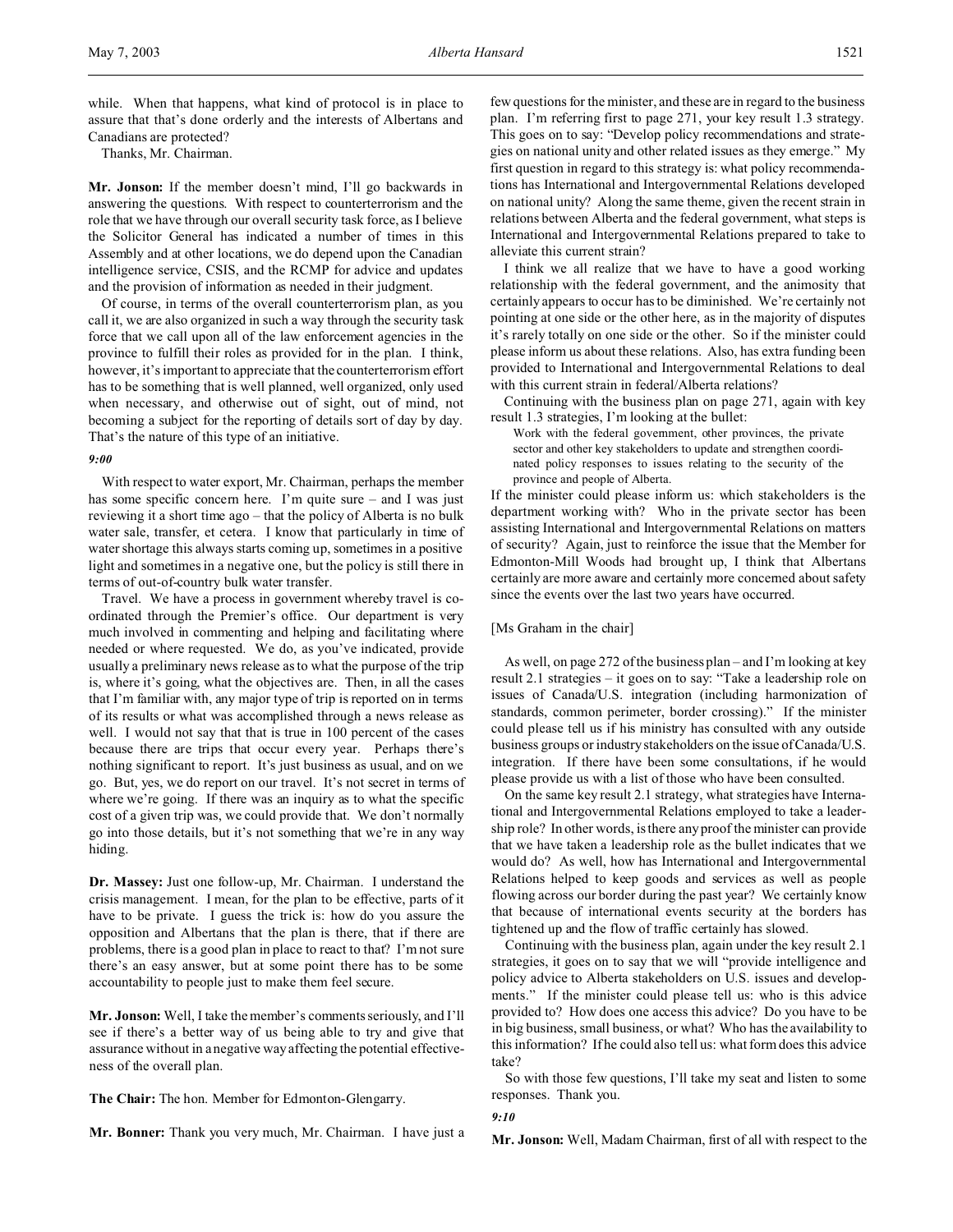matter of the provision of advice the question is: do we offer and provide advice to the private sector? Yes, we do if they're looking for advice as to how to make contacts with respect to a certain type of business in a country where they would like to have the doors opened in terms of opening up business. We're not the only department, however, that works in that particular area. Economic Development, the Hon. Mark Norris's department, is very much involved when it comes to providing or facilitating business connections and agreements and trade back and forth between our province and other parts of North America and the world.

You mentioned the whole issue of cross-border activity. We have participated as a province through our department in the CanAm cross-border alliance, I think it's called. I guess you'd have to say that it's a formal organization which involves representation from the United States and from Canada. There have been a number of meetings held. One was a major conference in Calgary, that I remember attending, where we had very, very good representation from the United States. There has been back-and-forth discussion about the various security issues that exist at the border. Also, it's been very, very useful because the emphasis there on both sides of the border is that we want to keep trade going, that we want to see tourism keep going, that we want to see individuals reasonably treated, but on the other hand that cannot be done in a manner which jeopardizes the safety of, you might say, the countries involved. So that particular initiative is still going forward.

You raised a question with respect to our partners in terms of developing our overall security plan, and they are industry, local governments. Local governments, of course, have always been very, very key to our overall disaster preparedness program, and they are linked into the overall security initiative in the province. The energy industry was early identified as one which could possibly be a target of terrorism, and the energy industry has been, I think, very cooperative in terms of working towards a good plan in this province. I can go down the list. There are certain things with respect to other industries such as agriculture that have to be looked at as well. Of course, Alberta Health and Wellness is very much one of the players that potentially would be needed in having a good security and disaster response program.

Now, what did I miss here? I think I missed one topic in the middle there, Madam Chairman.

**Mr. Bonner:** I do have an additional question just on the security and disaster services. Obviously, when we look at this whole area, there has to be some co-ordination with the military, whether it be security or disaster services. They do play an important role, particularly when we look at these events of a larger, major disaster. If the minister could please tell us how his ministry works with either the military or with the reserve, whoever it may be, and just expand a little on what our role is in working with those two organizations.

**Mr. Jonson:** I think, Madam Chairman, all members realize that the command of the armed forces and the command of the reserves is under the auspices of the federal government. I think the best way to describe the relationship is that if in the course of some development it is identified that there is a threat so significant that it would require, in the judgment of our overall leadership in our security plan, the help of the federal government through the RCMP or through the armed forces, then we would have to make that case. But I think that what you're asking, you know, is: is the plan the type of plan where it's a given that they'll be involved in whatever potential threat is identified? They're not under our command; that's what I'm trying to say. We have to identify through the protocol that's involved in the overall plan the justification for their use.

**The Acting Chair:** The hon. Minister of Economic Development.

**Mr. Norris:** Thank you very much, Madam Chair. I wanted to rise to talk for a moment to the minister about the effectiveness of his department. As some of the hon. members opposite alluded to, our departments do a lot of work together, and it's an honour to work with them. I see several of them sitting up there who I've traveled with, and for the amount of work that goes into arranging those trade missions, which I think are vital to Alberta's future in exports, they should be commended, and the minister should be commended for the work that he does in that regard.

To that end, I did have a couple of questions for the minister regarding plans for the future. We talked about . . .

**Ms Carlson:** Point of order, Madam Chairman.

**The Acting Chair:** Yes. Would you like to elaborate?

# **Point of Order Questions by a Minister**

**Ms Carlson:** This is a question of explanation. I'm not sure what the citation is. Traditionally in this House ministers have not asked questions of ministers during budgetary debate. The time is restricted for all private members, and there have been former rulings in this House.

## **Mr. Norris:** No.

**Ms Carlson:** Yes. And there have been some discussions with the House leaders about this. So I want a ruling on this, please. I think we need Parliamentary Counsel involved.

**The Acting Chair:** Are your remarks just about concluded?

**Mr. Norris:** They are, but I think that as a member of this Assembly I have every right to talk to the minister on any case. We're allotted specific time, and I'd like to use it to ask the minister some questions. But in the essence of goodwill, Madam Chair, I will get to my questions, as you have discussed. [interjection] Well, you're just wasting time.

**The Acting Chair:** Hon. Member for Edmonton-Ellerslie, unless you can quote some authority for why the hon. minister can't make a comment  $- I$  don't know if he has any questions  $- I$  don't think you've made a meritorious point of order. After the first hour in estimates there is no restriction on government members speaking, so I don't find that you've made a point of order.

**Ms Carlson:** Thank you, Madam Chairman. Could I just make a comment then? We'll take this under advisement, and I'll follow this up at a future date.

#### **The Acting Chair:** Very good.

Hon. Minister of Economic Development, continue.

# **Debate Continued**

**Mr. Norris:** Thank you, Madam Chairman, and to the House. I appreciate the indulgence in hearing my comments. As I was saying, the hon. minister is responsible for the international trade portion and the office representation, and our department, as I said, has worked closely in the trade aspect. We have seen recently a number of events federally that have caused us to think that we might need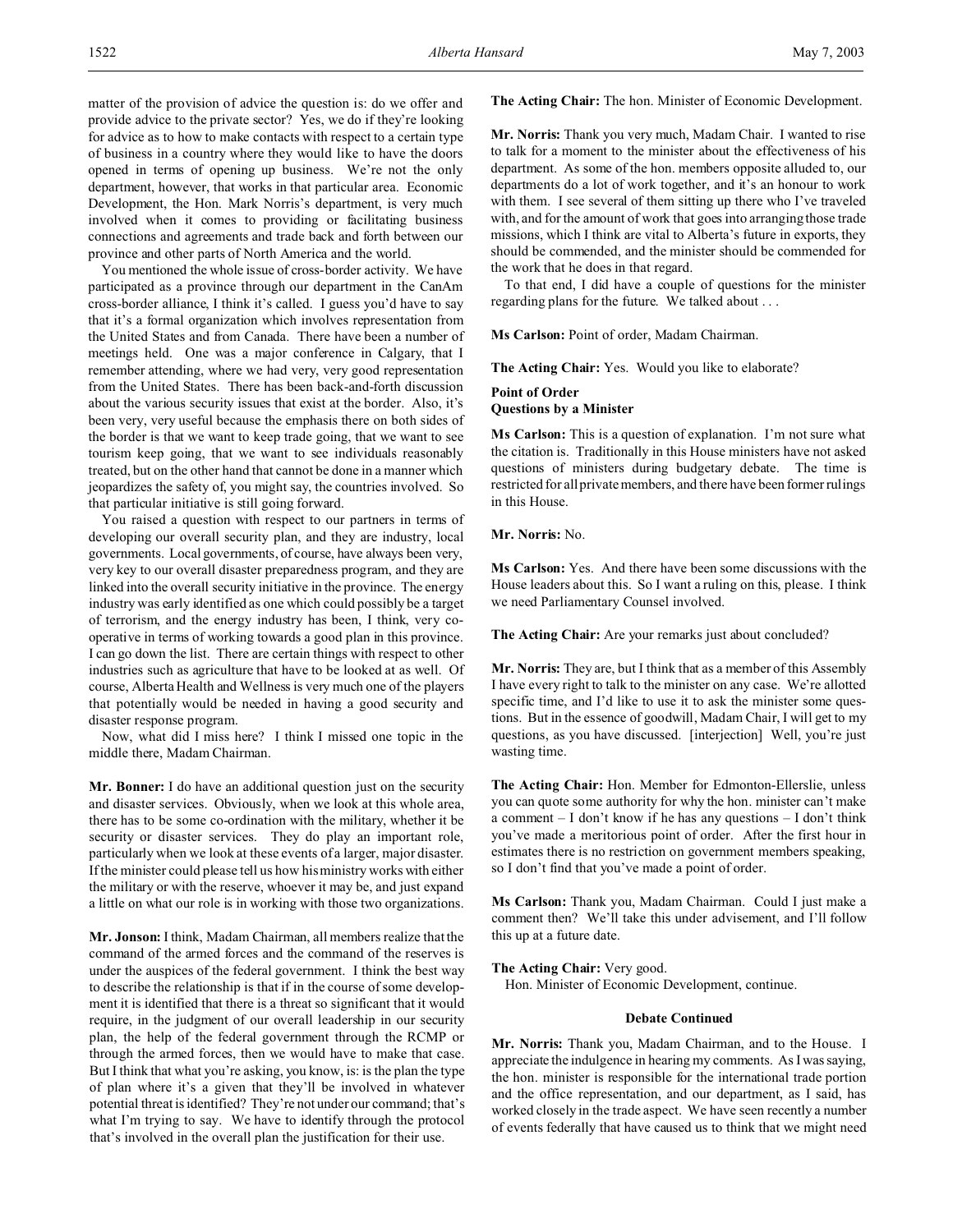The other question that I had is with regard to the ongoing trade negotiations that we have in the United States. Would an office in Washington, D.C., with somebody from your department facilitate quicker responses to those concerns?

# *9:20*

**Mr. Jonson:** Madam Chairman, first of all I'd like to emphasize that our relationship with respect to the United States has always been one of IRR's and the Alberta government's priorities in terms of making sure that it is a positive one and that we continue to be supportive of our great neighbour to the south and hopefully work to make that be a reciprocal arrangement as well.

In direct answer to the minister's question, right now we're working hard at building on existing multilateral and sectoral relationships and arrangements that exist between the two countries. We're looking at a number of trips or missions to the United States dealing with various topics of mutual interest, and as a long-term initiative we're giving consideration to more formal representation in Washington, D.C., than we currently have. So the initiative that the minister has asked about is one that is in the thinking and probably before too long the formal planning stage.

**The Acting Chair:** The hon. Member for Edmonton-Glengarry.

**Mr. Bonner:** Thank you very much, Madam Chair. I have a few more questions on the business plan for the minister. I'm referring to page 272, key result 2.2, and the statement goes on to say:

Provide information and advice to clients and partners (Alberta offices, Canadian posts, foreign embassies and consulates) so they can help promote Alberta's economic, political and social strengths internationally.

So if the minister could please provide us with a list of which Canadian posts, foreign embassies, and consulates the department has been in contact with and how the department interacts with these various agencies abroad. As well, if the minister could also provide us with what type of information is usually provided to these Canadian posts abroad, whether it's economic information on Alberta, tourism, whatever else.

I have one last question for the minister, and this would be from the business plan on page 275, Approval Ratings: Intergovernmental Relations. According to the graph the approval rating for intergovernmental relations dropped from 73 percent in 2001 to 64 percent in 2002. Can the minister explain this drastic drop in the approval rating?

Thank you.

**Mr. Jonson:** Well, first of all with respect to the approval rating, Madam Chairman, I'm pleased to report that it's gone up again. So I think that probably with a number of the troubling issues in the world during that particular year along with the dispute over Kyoto implementation and so forth and perhaps what might have been judged as less than ideal progress with respect to dealing with some of those issues, the measures may have dropped a bit, but they have certainly rebounded. I think that that is an indication that the department and all sides of government have been working effectively to deal with those issues that were current in that particular year.

The member has asked for what amounts to quite detailed information

on – I expect what is required is the various missions that we've taken and what the goals of the missions and so forth were, and we would undertake to provide a written answer with respect to that, Madam Chairman.

**The Acting Chair:** The hon. Member for Edmonton-Ellerslie.

**Ms Carlson:** Thank you, Madam Chairman. I think I just have one more question left, and that's on the issue that we hear the Premier occasionally muse on, and that's the separation issue. How does your department deal with this situation when it comes up, and have you taken any steps to address the issue from any perspective?

**Mr. Jonson:** Well, Madam Chairman, certainly this particular term, separation or separatism, comes up periodically in the history of Canada. It seems to have been a recurring phrase; it's not just the province of Alberta that is sometimes thought to be the originator of such comments. I'd like to state very, very strongly that Alberta wants to be a participant, a province, a very significant part of this great nation of Canada, and we are not involved in considering separation. The Premier has very clearly articulated that we want to be a province. We want to be a participant in a renewed and strengthened Canada where there is a better balance in terms of the allocation of the funds that are collected from the nation, in terms of its application to the provinces. We want to certainly see the whole area of the Senate discussed and hopefully a plan for improvement developed there. We have as a province a number of initiatives that we feel strongly about.

I expect that we'll be into a time right now with the new government of Quebec where there have been indications that the newly elected Premier, Mr. Charest, has some ideas about how to strengthen the nation of Canada to develop a better balance in terms of powers and access to revenues within Canada to make sure that the jurisdiction over programs and responsibilities within the nation of Canada that are clearly the responsibility of the provinces is respected by the federal government. So we are taking the initiative under the leadership of our Premier of looking for a renewal and an improvement in the overall relationship between the provinces, particularly the western provinces, and the federal government.

**Ms Carlson:** Madam Chairman, we thank the minister for his questions tonight and look forward to the more detailed written responses. That concludes our questions on this department.

### **The Acting Chair:** Thank you.

After considering the business plan and proposed estimates for the Department of International and Intergovernmental Relations for the fiscal year ending March 31, 2004, are you ready for the vote?

**Hon. Members:** Agreed.

Agreed to: Operating expense  $\$6,468,000$ 

**The Acting Chair:** Shall the vote now be reported?

**Hon. Members:** Agreed.

*9:30*

**The Acting Chair:** Any opposed? Carried. The hon. House leader.

**Mr. Hancock:** Thank you, Madam Chair. I'd move that the Committee of Supply rise and report and beg leave to sit again.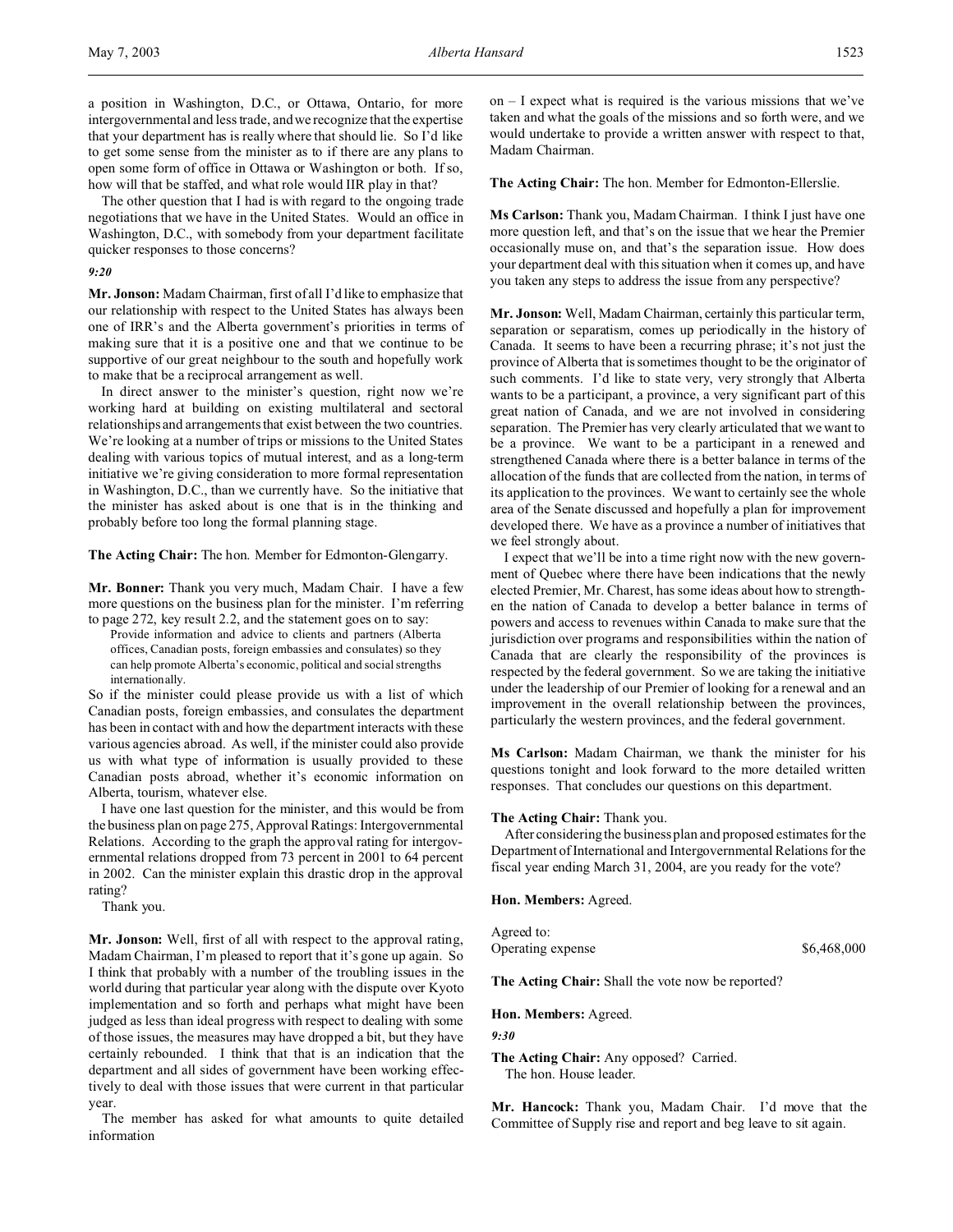[Ms Graham in the chair]

**The Acting Speaker:** I'd like to recognize the hon. Member for Medicine Hat.

**Mr. Renner:** Thank you, Madam Speaker. The Committee of Supply has had under consideration certain resolutions, reports as follows, and requests leave to sit again.

Resolved that a sum not exceeding the following be granted to Her Majesty for the fiscal year ending March 31, 2004, for the following department.

International and Intergovernmental Relations: operatingexpense, \$6,468,000.

**The Acting Speaker:** Thank you. Does the Assembly concur in this report?

**Hon. Members:** Agreed.

**The Acting Speaker:** Any opposed? So ordered.

head: **Government Bills and Orders** head: **Committee of the Whole**

[Mr. Tannas in the chair]

**The Chair:** I wish to call the Committee of the Whole to order.

### **Bill 28 Freedom of Information and Protection of Privacy Amendment Act, 2003**

**The Chair:** Are there any comments, questions, or amendments to be offered with respect to this bill?

**Mr. Lukaszuk:** Mr. Chairman, I would like to move an amendment to Bill 28, the Freedom of Information and Protection of Privacy Amendment Act, 2003. The House amendment that is being circulated to Bill 28, the FOIP Amendment Act, is necessary to clarify the powers of the Privacy Commissioner in reviewing the decisions of the motor vehicle registrar to release information from the motor vehicle registry. Section 16 of the FOIP Amendment Act requires . . .

**The Chair:** Thank you for moving it. We will call this amendment A1, and we'll now await copies to arrive at the desks of hon. members.

The hon. Member for Edmonton-Castle Downs.

**Mr. Lukaszuk:** Thank you, Mr. Chairman. I'll just make a few comments relevant to the amendment that has just been circulated in the House. The amendments are minor in nature; however, section 16 of the FOIP Amendment Act requires a change so that the request for the commissioner to review a decision of the registrar can only take place on the initial decision of the registrar for a specified purpose. Also, the amendment for section 24(b) is just for clarification. Section 25 is amended to have section 24(b) come into force on royal assent so that the necessary regulations could first be put in place. And last, the net effect of the amendment is to make it clear that people can only appeal the decisions of the registrar that are set out in the notices.

Thank you, Mr. Chairman. That should summarize the amendments.

**The Chair:** The hon. Member for Edmonton-Ellerslie.

**Ms Carlson:** Thank you, Mr. Chairman. This amendment strikes me as being quite typical of the whole problem involved with this committee and how the bill evolved. This should have been something that was figured out before the bill was submitted to the Assembly.

**Mr. Smith:** Agreed.

**Ms Carlson:** Well, I see that the Minister of Energy agrees with me.

There are enough staff and resources, and there was enough time for this committee to bring forward a good, quality bill. This specific concern around the disclosure of information from personal driving and motor vehicle information was a key concern that was heard from times prior to this committee having even met, so it's amazing that the government couldn't get it right.

I have a question about this amendment that I'm hoping the Member for Edmonton-Castle Downs can answer before we have further debate, and that's in A(b) where it talks about: in the proposed section 74.3(2) by striking out "person asking for the review was given notice of the decision" and substituting "date the notification of the decision was published." Could he give us some information on what the expected publication process is? Where? How often? Who is going to see it? Could he clarify that for me, please?

**Mr. Lukaszuk:** Certainly. Mr. Chairman, the parameters would be outlined in the regulations, and part of this amendment is to allow the cabinet and the council to develop regulations for it. So the parameters for that particular question, in answer to the question of the member, would be contained within the regulations, so it would be premature for me at this point to comment on the parameters as they will be set forth by the cabinet in the forthcoming regulations.

**Ms Carlson:** Well, Mr. Chairman, that makes me hate this amendment even more. Why does everything have to be done by regulation behind closed doors? Why can't we just have a process where the decisions are made and set out and people reading this amendment and seeing it will know what the process is? We just want to know where the information is going to be published. Maybe the minister could add some light on this particular issue.

**Mr. Lukaszuk:** I am sad to hear that the Member for Edmonton-Ellerslie is not pleased with the bill. However, I must assure you, Mr. Chairman, that our primary concern was to satisfy Albertans and not the Member for Edmonton-Ellerslie. However, the reason that some of the decisions are being put into the regulations and not into the act itself is to allow the legislation more flexibility. The Member for Edmonton-Ellerslie will appreciate that this is a rather fluid piece of legislation. She will appreciate that this particular act is not reviewed every half year or so but rather in much longer periods of time, so there is a requirement to have flexibility built into the act. Now, having parameters for such things as notification in regulation will allow the minister and the department more flexibility, and they will be able to adjust them to satisfy those who actually utilize the act, which may very well be, quite often, members of the Official Opposition.

Thank you.

*9:40*

**The Chair:** The hon. Member for Edmonton-Highlands.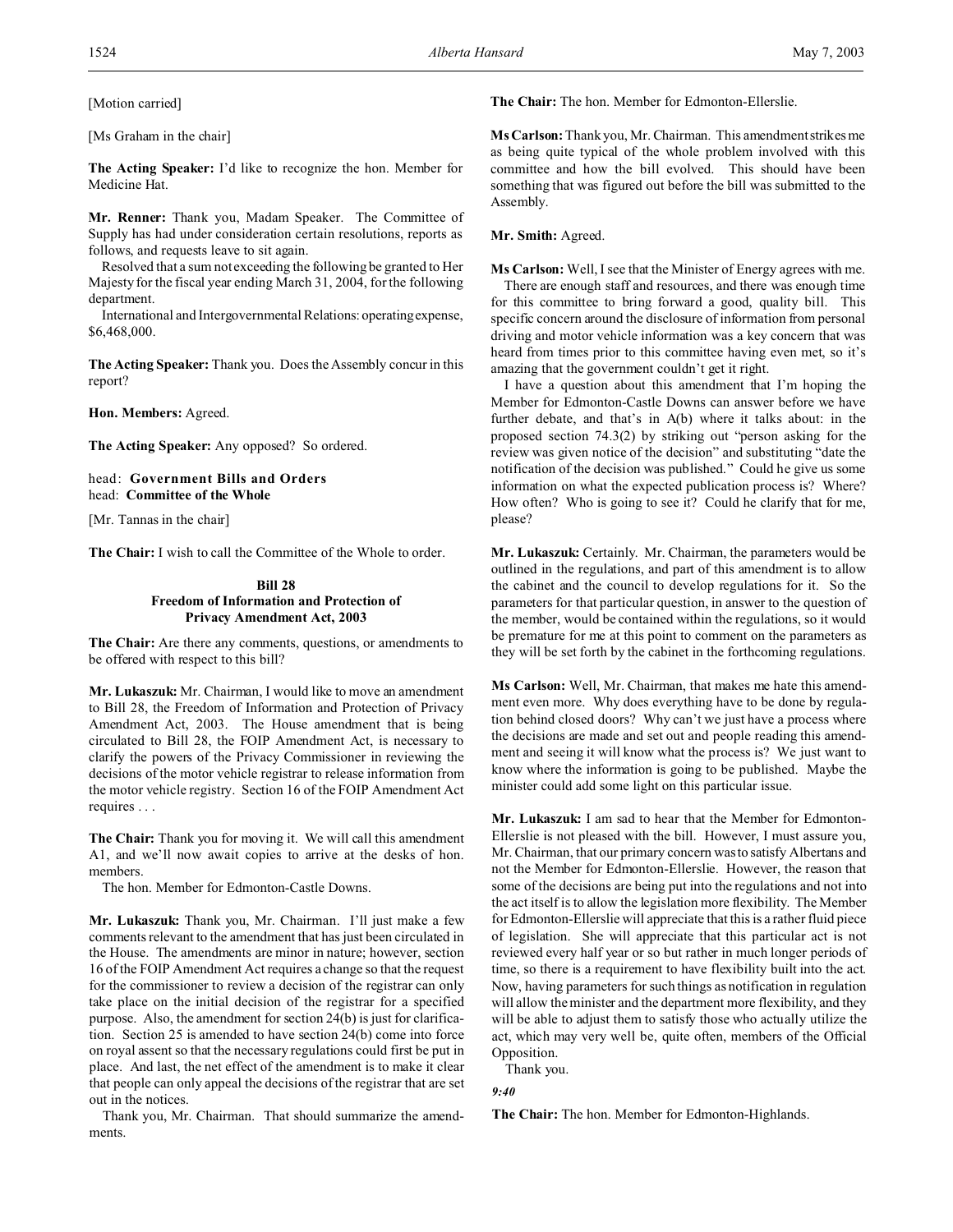**Mr. Mason:** Thank you very much, Mr. Chairman. I would like to ask the hon. Member for Edmonton-Castle Downs what . . .

**Mr. Smith:** Is that the guy who called me Baghdad Bob?

**Mr. Mason:** The Minister of Energy asks about question period today, and I can tell him that I sat bolt right up in bed last night at 4 a.m. with that brain wave. I had a hard time getting back to sleep. I was so excited, Mr. Chairman, just that I woke up in the middle of the night with an idea. Who hasn't had that happen to them before?

**The Chair:** Hon. member.

**Mr. Mason:** The chairman quite rightly calls me back to the subject at hand.

I'd like to ask the hon. Member for Edmonton-Castle Downs what happens in the interim before this section is proclaimed and the regulations developed? What happens then? Perhaps he could answer that or maybe the minister responsible could.

**Mr. Lukaszuk:** Mr. Chairman, we're not talking here about a long period of time. We anticipate that this piece of legislation will be proclaimed sometime around the 20th of this month, and the regulations will be developed prior to that. So there is not a long gap of time that we're looking at.

**Mr. Mason:** What happens in the meantime? Does it mean that people have no protection against their information being transferred for commercial purposes in the interim?

**Mr. Lukaszuk:** Mr. Chairman, the Member for Edmonton-Highlands is aware of the fact that we are not now in a situation where we don't have an act that's in effect. We have FOIP legislation that's in effect and in power right now, so the powers entrenched in that act will prevail up until such time that the new legislation is proclaimed and regulations developed.

### **The Chair:** Edmonton-Highlands.

**Mr. Mason:** Thank you very much for your flexibility, Mr. Chairman, on this point. My concern is this – and I think the hon. Member for Edmonton-Castle Downs picked up on a good idea in the committee – and that is that people give their information for motor vehicle purposes for specific reasons: for the registration of their vehicle and that it can be insured and all of the legal aspects that go with the regulation of motor vehicles. Yet what happens is that this information is provided to commercial operators that have no relation to those functions, specifically parking lot companies, insurance companies, and so on. They use this information for commercial purposes, but the information was not collected from people for that purpose.

They are not informed that this information will be used for those purposes, and quite rightly the hon. Member for Edmonton-Castle Downs along with some others of us in the committee thought that this was a problem, but of course it steps on the toes of some pretty big interests who are used to getting this information so that they can operate their businesses. So the committee brought forward the reports.

Now, what my concern is here – and if somebody can lay this to rest, I would very much appreciate it – is that there's no necessity on the part of the government to ever proclaim this section. My concern here – and I could be wrong, and I'd be happy to be corrected – is that this particular section might not ever be proclaimed and therefore just not be in the bill. That way the Member for Edmonton-CastleDowns, who made this motion in committee, looks good, doesn't lose any face, but the government doesn't have to step on the toes of commercial operations that have come to depend on this information, and that's what my fear is about this amendment, Mr. Chairman. If somebody can set my concerns to rest so that I can sleep soundly through the night, then I would be very happy.

Thank you.

**Mr. Coutts:** Mr. Chairman, let me answer this question so that the hon. Member for Edmonton-Highlands can have a restful sleep with both eyes closed and not one eye open. The provisions in the act itself that are unrelated to this particular amendment that the hon. Member for Edmonton-Castle Downs is bringing forward on the amendment – the select committee of the Legislature put into the report that criteria should be developed for developing access standards, and we are developing those access standards at this point in time through a steering committee between Transportation and Government Services. Those access standards will be put in the form of regulations that the very legislation we're discussing here tonight is enabling to happen. So I will have to proclaim the act to make sure that the regulations are abided by. Let me reassure you, hon. Member for Edmonton-Highlands, that that is going to be proclaimed just as soon as we possibly can. The transport safety act is going to be proclaimed on May 20 of this year, so it's going to have to be done before then. Basically, that's the same answer to Edmonton-Ellerslie's question earlier.

**Ms Carlson:** Mr. Chairman, I just want the Member for Edmonton-Castle Downs to confirm that what he really intended to say here tonight was that this is a fluid piece of legislation.

**Mr. Lukaszuk:** Mr. Chairman, I'm not sure what connotations or denotations the Member for Edmonton-Ellerslie is trying to derive from the term "fluid." What I'm saying is that this piece of legislation is enabling legislation allowing the minister and the cabinet to develop the parameters and the scope of the regulations which will be attached to the act. So, in that sense, indeed, it is fluid because it is an enabling piece of legislation allowing for regulations.

[Motion on amendment A1 carried]

**The Chair:** The hon. Member for Edmonton-Gold Bar on the bill.

**Mr. MacDonald:** Thank you very much, Mr. Chairman. It is certainly interesting to see Bill 28, the Freedom of Information and Protection of Privacy Amendment Act, 2003, work its way through the Legislative Assembly. It was a learning experience for this hon. member to be a part of the same committee that the hon. Member for Edmonton-Castle Downs served on that led to Bill 28. There were certainly a lot of issues brought forward by various groups from across the province, and some of those issues were reflected in the report that came before the Assembly and some were not. There were many matters discussed, and there were many opinions expressed.

Certainly, when one looks at this legislation, we are going to respond to the request of Mr. Cliff Chatterton of the War Amps, and we are making clarification regarding financial information, whether it's bank accounts, credit card information that should not be disclosed without the individual's consent, and we are establishing criteria for bringing public bodies under FOIP in regulation, not policy, and allowing the Information and Privacy Commissioner to refuse to conduct an inquiry under some circumstances.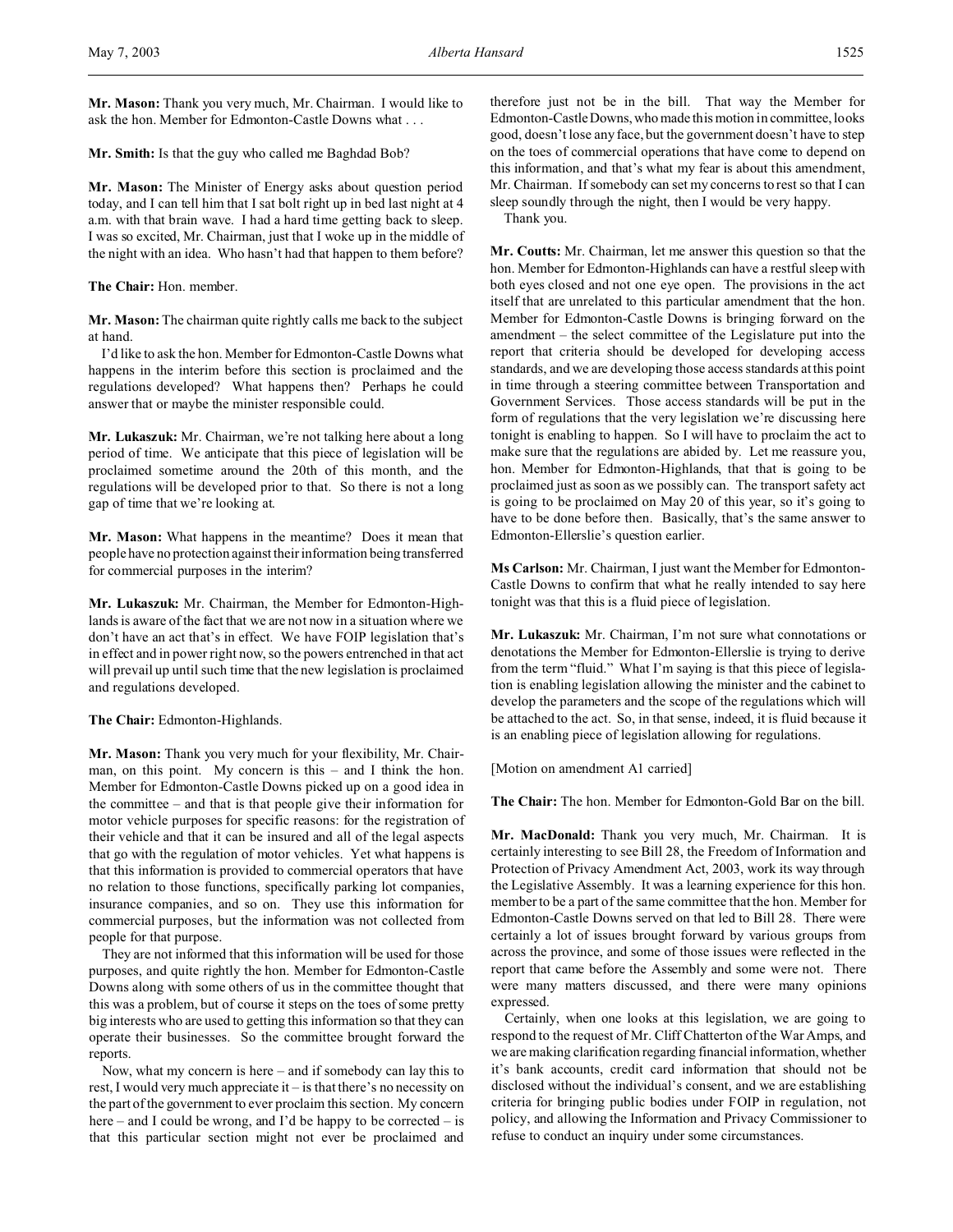## *9:50*

Now, when we look at FOIP and the FOIP laws in this province and how they have developed in the last 10 years, I think certainly it has been unsuccessful in bringing open, transparent government to the public. We have seen a continuous narrowing of the disclosure requirements. We see excessive fees being charged. Information is unaffordable, and I think that is very, very unfortunate.

Now, Mr. Chairman, there are some very good things about this legislation, but there are also some issues that have to be addressed before this bill can be supported. The number one concern from this member is, of course, fees, and if we look at section 93 and the whole issue of fees and who is to pay and what, high fees should never be a barrier to citizens receiving information from their government.

There is an ongoing historic case between myself as the Member for Edmonton-Gold Bar, the *Globe and Mail*, and the Department of Justice. This is an important case because it is one of the very few times that the Privacy Commissioner has had to have been excluded for one reason or another, and an adjudication inquiry pursuant to section 75 occurred, and in this case the Hon. Mr. Justice T.F. McMahon became the adjudicator, a Court of Queen's Bench justice from Calgary. It is interesting to note not only what the hon. justice has had to say about FOIP but what other individuals have had to say about FOIP as well.

Mr. Justice McMahon in a decision that was made public last spring states among other things:

(26) In decision No. 96-002, the Commissioner in Alberta described two principles to be considered when determining whether a record relates to a matter of public interest under the Alberta Act. The first is that it was intended to foster open and transparent government, subject to the limits provided. To that I would add accountability. The right of the people to require that government account to them is fundamental to a strong democracy. It is with our consent that we are governed by others; that consent is given conditionally upon good government. The decision to continue or withdraw that consent requires that the people have the information required to make an informed decision. Access to information legislation is a means by which people get that information from sometimes reluctant government hands.

(27) The second principle identified by the Commissioner is that the user should pay. Whether this is a "principle" of access to information legislation is doubtful. In any event, it begs the question of who the "user" really is. As well, this Act expressly provides for several exceptions to that "principle", one of which is central to this review.

### That expresses a lot, Mr. Chairman.

Also, one must consider the Supreme Court of Canada. Now, in the decision by Justice McMahon:

- (25) The Supreme Court of Canada in Dagg v. Canada (Minister of Finance) . . . considered the federal Access to Information Act . . . [Justice] La Forest . . . although dissenting in the result in that case, described the legislation's purpose in these terms at para. 61:
	- The overarching purpose of access to information legislation, then, is to facilitate democracy. It does so in two related ways. It helps to ensure first, that citizens have the information required to participate meaningfully in the democratic process, and secondly, that politicians and bureaucrats remain accountable to the citizenry. As Professor Donald C. Rowat explains in his classic article, "How Much Administrative Secrecy?"  $(1965)$ ...

*Canadian Journal of Economy and Political Science* at page 480, . . . Parliament and the public cannot hope to call the Government to account without an adequate knowledge of what is going on; nor can they hope to participate in the decisionmaking process and contribute their talents to the formation of policy and legislation if that process is hidden from view.

Now, Mr. Chairman, when we consider this case and the fact that there was a substantial reduction in FOIP fees, in one case from roughly \$60,000 to \$2,500 for the national newspaper the *Globe and Mail* and \$500 for the Member for Edmonton-Gold Bar, that is a significant change, and I'm very anxious to see that this case replaces the commissioner's ruling that we have been using since 1996 in decision No. 96-002. Certainly, that indicates that the second principle as identified by the commissioner, "that the user should pay," is not really that accurate. It is described by the hon. justice as a doubtful principle.

So in the course of debate on this bill, hopefully we will get the answer. The hon. Minister of Government Services could perhaps provide that. This decision is a clear case, an indication that all is not well with our current FOIP legislation, and citizens, whether they're Official Opposition members, whether they're citizens from any region of the province, should feel comfortable approaching their government to seek information, and fees should not be a barrier to that information.

Now, when we look at Bill 28, section 2 is generally positive by expanding the definition of personal information to include biometric information. Section 3(a), as I understand it and as I recall, is housekeeping, and section 3(b) is more significant since it clarifies what is meant by a registry. A registry henceforth will only be one authorized or recognized by an Alberta statute or regulation. If the hon. Member for Edmonton-Castle Downs could table a list in the Assembly for all the registries that would be captured by this amendment, I think that would be beneficial. Otherwise, Albertans would be put to reviewing thousands of regulations and hundreds of statutes looking for provisions creating or enabling a registry. Now, I believe that the hon. member may have been attempting that with the amendment. If the hon. member could clarify that, I would be very grateful.

### *10:00*

Section 3(c) deserves some explanation. While we know what happened to the regional health authority elections, the future of regional health authority elections is still unclear. It is hard to think of an objection to this change, although it is not clear what election means. Now, if the members of a board of an agency hold an election and the board members elect an executive of one or more officers, is that not an election? Does it mean an election under the Local Authorities Election Act? One can only assume that they are talking about an election by citizens in a community, but this is not clear.

Section 4 certainly has merit since it reduces marginally one of the broadest and most cited exemptions to disclosure, namely section 16.

Now, section 5 invites the question: what is the "prescribed manner?" Prescribed by regulation or by government policy? Will the sponsor particularize now or at least commit that the regulation, if that is the means of subscription, will be shared with the Assembly before it becomes law?

In section  $5(a)$  the wording is changed to more generally provide that the notice must be "given to." Now, does this mean that you have to prove that the third party must have received the written notice? Will that impede giving notice in compelling circumstances where time is of the essence? Not likely, since if you refer to section 83, there is a definition of what is meant by "given to a person." It sets out four different ways that notice may be given to a person. You must cross-reference section 17 of Bill 28 here since that amends section 83. The explanation has not been given that I'm aware of, Mr. Chairman, of why section 17(2)(d) is being deleted. Now, presumably the deletion of section 17(2) is due to the Health Information Act, and if that could be clarified before we proceed, I would be grateful.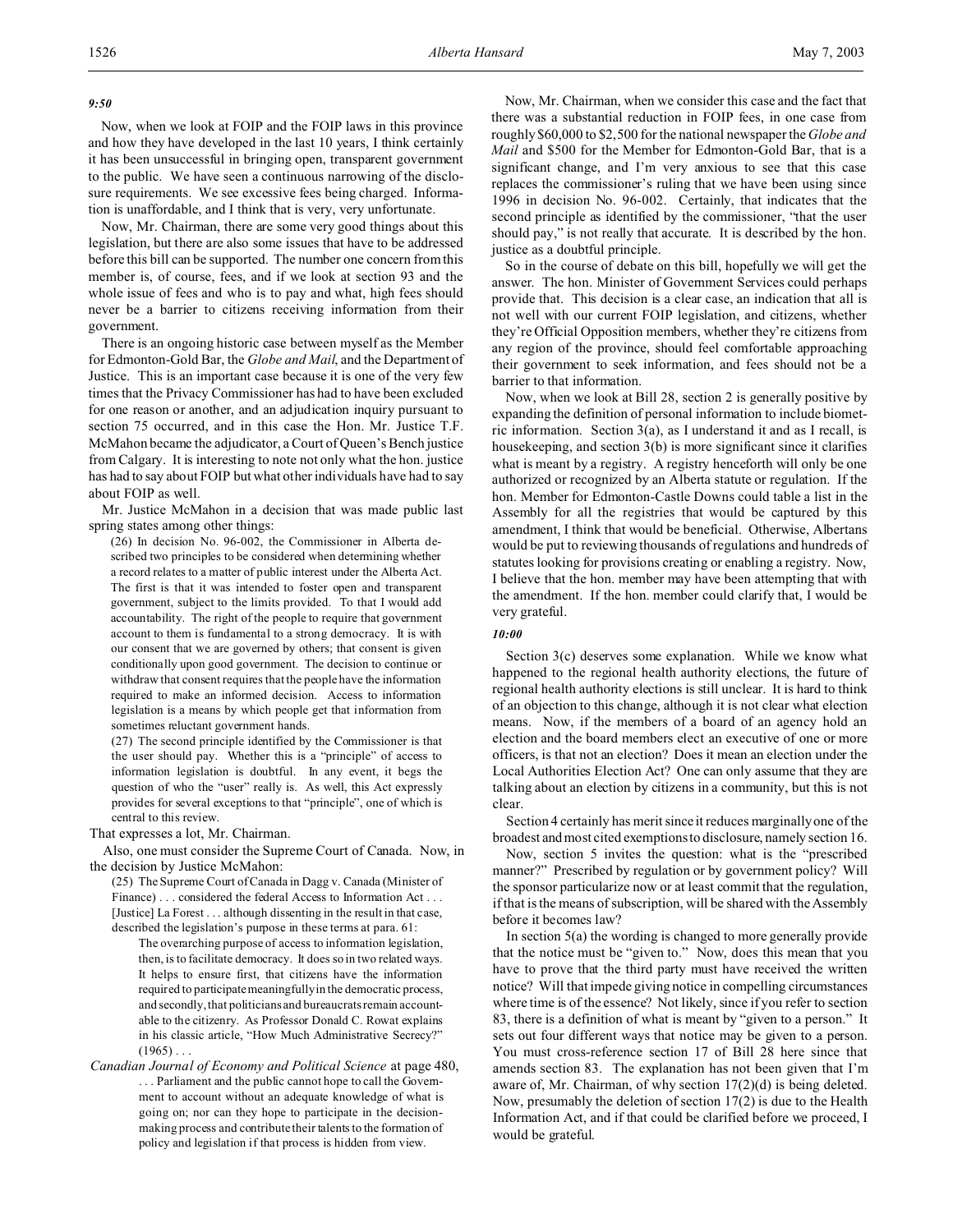Now, the new section 29(1) seems innocuous although one may be able to make the point that there is no qualification in section 29 that the fees be reasonable. There continues to be concern that if a public body announces that it will sell, for example, hospital utilization rates but at a high cost, say \$10,000, they can refuse to honour an access request under part 1 of the FOIP Act.

The amendment to section 30 makes some sense and reduces some burden on public bodies, I believe, without compromising the purposes of the act.

Now, section 10 of the bill and the proposed change to section 37 clarifies what was always intended with the FOIP Act. It is individuals who may request correction.

Section 11 of the bill is a positive change. It mirrors an exclusion from the definition of personal information in the federal Personal Information Protection and Electronic Documents Act, PIPEDA. It does not, however, allow the disclosure of e-mail addresses, but this is seen as more of an oversight in that statute.

Section 11(b) clarifies the intention of the provision and warrants support.

Section 12 of the bill would allow the release of personal information for any purpose if the other qualifications are met. You will note that the existing provision in section 43(2), that requires a postsecondary body to have a written agreement with certain elements, will be eliminated. What explanation does the province have for removing these privacy safeguards? How does it justify them? Can the government provide particulars of concrete problems posed by the existing provision for postsecondary educational bodies?

Now, section 13, Mr. Chairman, could be problematic. If you appoint an independent officer of the Legislature, you want that person to have a term sufficiently long that they are not under pressure to worry or fret about reappointment. If the term is, say, only two years, is the commissioner not likely to feel less secure than with a five-year term? We certainly don't need a commissioner who is constantly fretting about whether his decisions will irritate government and possibly jeopardize his reappointment. A longer term at least reduces that type of distraction.

Section 14 clarifies that the powers under the Public Inquiries Act are available to the commissioner for any of his adjudicative functions.

Section 15 is significant. It dramatically expands the power to refuse to hold an inquiry. It does not detail the kinds of conditions or circumstances that should be addressed in making such a decision. As a result, this decision is at the sole, unfettered discretion of the commissioner. It would be more appropriate to have the legislation indicate the conditions that should be assessed by the commissioner in making such a decision. After all, there is no right of appeal from the commissioner.

Now, in light of that, I believe this is as good a time as any, Mr. Chairman, and at this time I would like to propose an amendment to section 15 of Bill 28. I'm going to provide the chair with the signed copy and an additional 89 copies, I believe. I will take my seat until the amendments are distributed. Or can I read it into the record now, please?

## *10:10*

**The Chair:** This amendment will be known as amendment A2. In the 42 seconds remaining, hon. Member for Edmonton-Gold Bar, you'll move it and explain.

**Mr. MacDonald:** Thank you very much, Mr. Chairman. I move that Bill 28, Freedom of Information and Protection of Privacy Amendment Act, 2003, be amended in section 15 in the proposed section 70

by striking out clause (b). That would certainly alleviate the concern that I just expressed, Mr. Chairman. It would reduce the expansion of the powers to refuse to hold an inquiry. This legislation as it currently exists does not detail the kinds of conditions or circumstances that should be addressed in making such a decision by the commissioner. I don't think that the commissioner needs those powers at this time.

Thank you.

**The Chair:** The hon. Member for Edmonton-Castle Downs on amendment A2.

**Mr. Lukaszuk:** Thank you, Mr. Chairman. The Member for Edmonton-Gold Bar in his amendment is requesting that section (b) be struck out, a section that allows the commissioner to refuse an inquiry if in the mind or opinion of the commissioner the circumstances warrant refusal to conduct an inquiry.

Mr. Chairman, I must point out for the record that the commissioner is an independent body. His office is independent of the government. He is an officer of this Legislature and therefore nonpartisan, and he has been appointed as a watchdog, as a steward of the independence of this particular piece of legislation.

Now, we have chosen to have this office present and to have an individual with this capacity to hold this independent office. It would be very difficult to understand why we wouldn't then trust the individual to make a decision on whether circumstances warrant or do not warrant conducting an inquiry. If we trust in his learned judgment to make a decision, a decision that is final on matters of inquiry, why would we not then trust him to make an equally sound and educated decision on the matter of whether circumstances warrant or do not warrant an inquiry? Removal of this particular subsection of the act would create a situation where the commissioner would be forced, compelled to conduct an inquiry in the most frivolous of requests and have no opportunity to use his own judgment.

Thank you.

**The Chair:** The hon. Member for Edmonton-Gold Bar.

**Mr. MacDonald:** Thank you, Mr. Chairman. I'll certainly be brief because the hon. Member for Edmonton-Ellerslie has expressed an interest in participating in debate as well on amendment A2. However, I would like to point out to the hon. Member for Edmonton-Castle Downs that section 70 in the current act is adequate. I don't think we need to dramatically expand to the commissioner the power to refuse to hold an inquiry. The commissioner may refuse to conduct an inquiry pursuant to section 69 as it is now. My research indicates that section 70, the current section 70, refusal to conduct an inquiry, has only been used twice in seven years. So why do we need to expand the power of the commissioner any further?

Thank you.

**The Chair:** The hon. Member for Edmonton-Ellerslie.

**Ms Carlson:** Thank you, Mr. Chairman. I am going to support this amendment. I think it's well done. I respectfully disagree with the Member for Edmonton-Castle Downs in his interpretation. There is no doubt that the commissioner has been given the mandate to make these decisions, but as my colleague from Edmonton-Gold Bar said, it has been very seldom used in the past. So we certainly wonder why those powers would be required to be expanded at this particular date.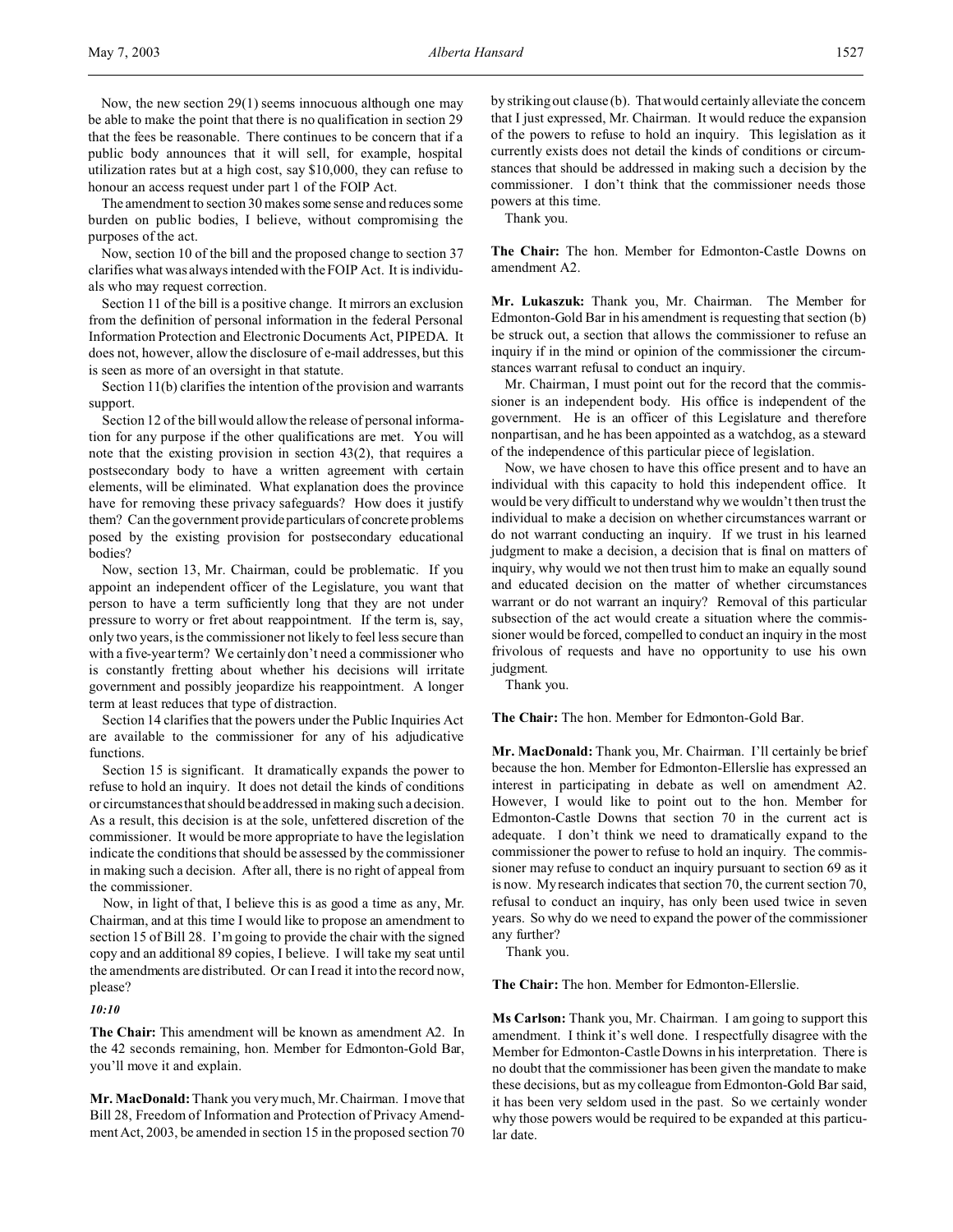I don't recall in the meetings that we've had hearing any strong argument to increase the circumstances where the commissioner would have the ability to refuse to conduct an inquiry. If we take a look at the legislation before the amendment, it seemed to be quite comprehensive. The commissioner could

refuse to conduct an inquiry pursuant to section 69 if in the opinion of the Commissioner the subject-matter of a request for a review under section 65 has been dealt with in an order or investigation report of the Commissioner.

So that's a pretty wide latitude as it is now. To add any more latitude in that particular regard begs the question of what kind of circumstances they're anticipating. We should have heard that debate through the committee at the time when the committee held its hearings or in some sort of submission, and I really don't remember seeing anything in that regard.

I would urge all members in this Assembly to support this particular amendment put forward by Edmonton-Gold Bar.

**Mr. Lukaszuk:** Mr. Speaker, for the reasons previously stated, I would urge all members to vote against this amendment, and I would call for the question.

[Motion on amendment A2 lost]

**The Chair:** The hon. Deputy Government House Leader.

**Mr. Stevens:** Yes. Mr. Chairman, I move that we adjourn debate on this matter.

[Motion to adjourn debate carried]

**Mr. Hancock:** Mr. Chairman, I'd move that the committee rise and report progress.

[Motion carried]

[The Deputy Speaker in the chair]

**The Deputy Speaker:** The hon. Member for Medicine Hat.

**Mr. Renner:** Thank you, Mr. Speaker. The Committee of the Whole has had under consideration and reports progress on Bill 28. I wish to table copies of all amendments considered by the Committee of the Whole on this date for the official records of the Assembly.

**The Deputy Speaker:** Does the Assembly concur in this report?

**Hon. Members:** Agreed.

**The Deputy Speaker:** Opposed? So ordered.

head: **Government Bills and Orders** head: **Third Reading**

## **Bill 23**

## **Family Support for Children with Disabilities Act**

**The Deputy Speaker:** The hon. Member for Red Deer-North.

**Mrs. Jablonski:** Thank you, Mr. Speaker. I'm pleased to rise and move third reading of Bill 23, the Family Support for Children with Disabilities Act.

The bill will result in historic legislation for this province. The Children's Services ministry responded to families of children with disabilities and other key stakeholders who expressed concern that the unique needs of children with disabilities were not being sufficiently addressed within the provisions of the child protection legislation. Through this bill the ministry will provide distinct and separate legislation for children with disabilities and their families. The Family Support for Children with Disabilities Act will provide a spectrum of proactive and family-centred services and supports that will preserve, strengthen, and empower families of children with disabilities.

Bill 23 reflects the recommendations of two committees the ministry established to develop the new legislation. Under the new act the resources for children with disabilities program will focus on early intervention, family-centred supports, as well as better coordination and integration of services. As soon as the bill is passed, regulations stemming from the new legislation will be developed in consultation with parents and other key stakeholders.

*10:20*

Mr. Speaker, I'm very proud of the proposed Family Support for Children with Disabilities Act. The new legislation will ensure greater consistency in services for children and families and will also ensure that families and children receive appropriate services based on their assessed needs. A family's capacity to promote their children's healthy growth and development will be preserved and strengthened through this new act.

I urge all members to vote in favour of Bill 23.

**The Deputy Speaker:**The hon. Member for Edmonton-Mill Woods.

**Dr. Massey:** Thank you, Mr. Speaker. I'm pleased to have an opportunity to make some comments this evening about Bill 23, the Family Support for Children with Disabilities Act. I think we'd be remiss, Mr. Speaker, if we didn't put on the record the opposing views on this bill. There are those individuals and parents who enthusiastically support the legislation and are happy to see it here at third reading this evening, but we also heard some concerns raised about the bill. Those concerns were raised when we were in the committee stage of examination.

Just briefly, there was a concern that the bill might medicalize disabilities and that in that way it might be a step backwards. There was a concern that the definition of disabilities was extremely narrow and another concern that there were provisions in the bill for income testing. Now, those were, I think, the three major concerns that were raised with us. As I said, the supporters of the bill were very pleased, and we consulted with a number of the interest groups and, again, found only one of those groups opposed to the legislation.

We supported it all the way through, Mr. Speaker, and are pleased to support it this evening. Thank you.

### **The Deputy Speaker:** The hon. Member for Edmonton-Highlands.

**Mr. Mason:** Thank you very much, Mr. Speaker. I'm pleased to rise to speak to Bill 23, Family Support for Children with Disabilities Act. This will replace provisions in the Child Welfare Act for handicapped children's services, and it will provide a framework by which service plans are developed in consultation with the family and agreed upon.

The Alberta Association for Community Living is strongly supportive of this act and have made a number of good points as far as the types of improvement that it represents. They indicate that

this legislation recognizes the inherent capacity of families and that many families only want and need limited assistance in order to ensure their children with disabilities have the opportunities for a life comparable to children without disabilities. In addition,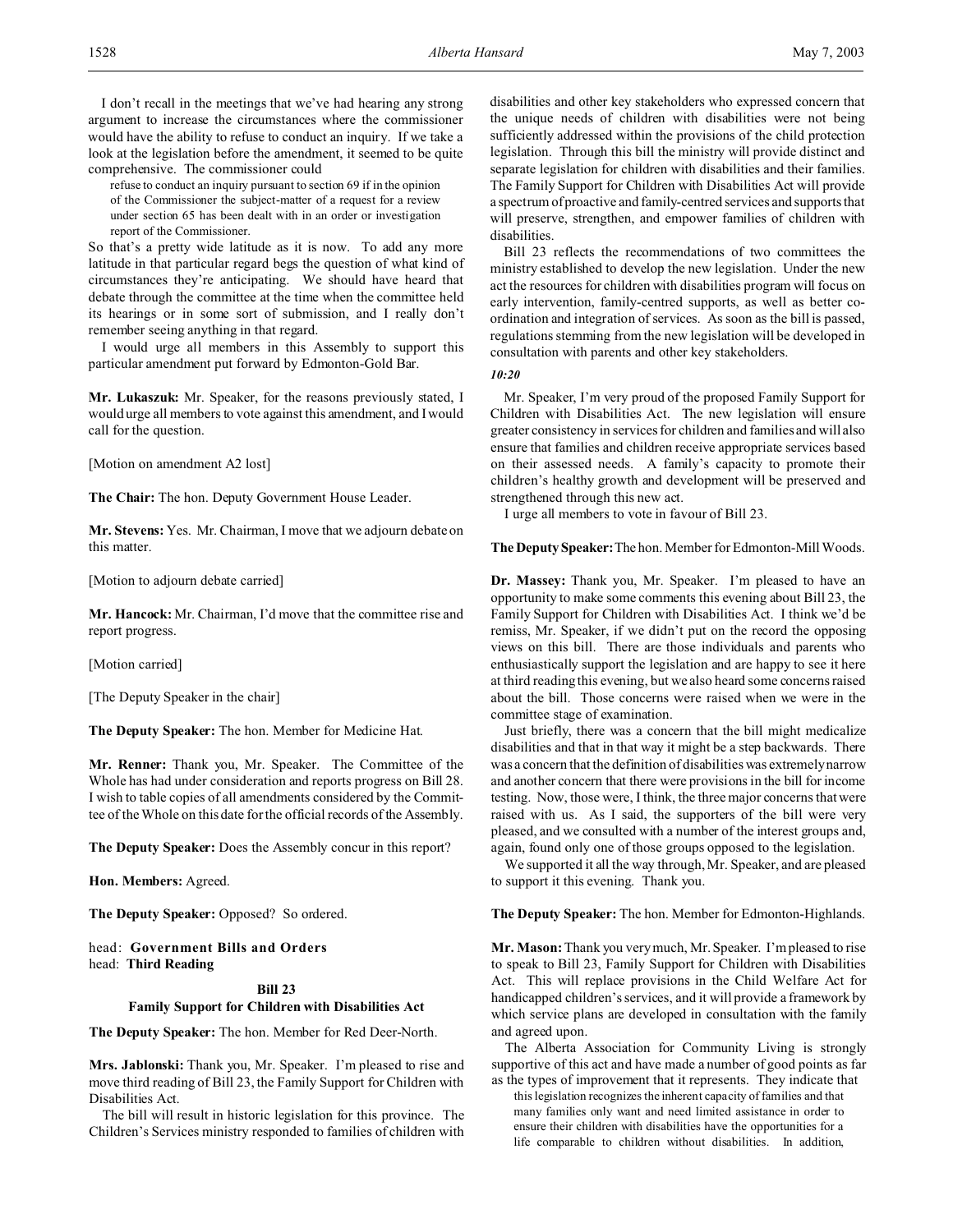families and children with disabilities who require greater assistance will also have access to the supports they require.

Mr. Uditsky, the executive director of the AACL, says: Not a single child with disabilities should be left without the support he or she needs to be sustained within a family. Too many children with disabilities end up in the child welfare system because their families did not receive the support they required.

He believes the legislation

will help to ensure children with disabilities can look forward to a future where their inherent need to grow up as part of a loving family is sustained.

So on balance, Mr. Speaker, the New Democrat opposition is prepared to support this act. However, there are some reservations. Of course, in this act as in many others the devil will be in the details. The content of service plans and agreements regarding support and therapeutic care will be entirely determined by regulation. Well, what else is new? There is a role for regulation, but it is still, I think, a flag of caution that we should be aware of. It may be necessary in order to cover a wide range of possibilities, but there is very little in the act itself which describes in any detail whatsoever what services a family may expect.

I think it's useful in terms of appeals that there will be an appeal committee, people appointed by the minister. The major concern that we foresee from some parents of children with disabilities is that therapeutic service plans, support agreements, and so on, do not provide sufficient funding, and these are likely to be the most common basis for appeal. So much will depend on not only the regulations but the programs, policies set by the minister, and who in fact the minister appoints to the appeal body. If they're not favourable to these types of appeals, then we may again find a significant buildup of people who are not receiving all the support they need.

Similarly, Mr. Speaker, the concern again arises that these types of programs and levels of support under these types of programs have in the past been set according to factors that are not entirely related to the appropriate level of service that people should be receiving but can be affected, of course, by the government's fiscal planning or lack thereof. So I hope that we will see these programs designed first and foremost and funded to a level that is dependent on the needs of those children and their families that are required.

So all in all, Mr. Speaker, I'm not going to speak long on this bill but indicate that with those reservations we think that it is a positive bill and commend the minister for bringing it to this Assembly, and we are pleased to support it.

Thank you.

**The Deputy Speaker:** The hon. Member for Red Deer-North to close debate.

**Mrs. Jablonski:** Thank you, Mr. Speaker. Helen Keller, due to a severe illness before the age of two, was deprived of sight, hearing, and the ability to speak. Her courage, faith, and optimism in the face of such overwhelming disabilities had a profound effect on all she touched. The accomplishments of Helen Keller stand as a symbol of the potential in all of us. Helen Keller said: "I thank God for my handicaps for, through them, I have found myself, my work, and my God." Perhaps with the help and support that Bill 23 proposes for families of children with disabilities, they too will accomplish all they are meant to accomplish in this life.

I'm pleased to close debate on Bill 23, the Family Support for Children with Disabilities Act.

[Motion carried; Bill 23 read a third time]

**The Deputy Speaker:** I wonder if we might have agreement from the Assembly to briefly revert to Introduction of Guests?

[Unanimous consent granted]

# head: **Introduction of Guests**

*(reversion)*

**The Deputy Speaker:** The hon. Member for Red Deer-North.

**Mrs. Jablonski:** Mr. Speaker, it is my honour to introduce to you and through you to members of this Assembly two people who have traveled at length in time to arrive at this moment. They have waited for over 25 years for the legislation that we will pass tonight in Bill 24, the Child Welfare Amendment Act, 2003. They are among the 44,000 adoptees, siblings, and birth parents who signed a petition in 1992 urging the Alberta government to open adoption records. Thanks to the Minister of Children's Services, the Member for Calgary-Buffalo, and their very competent team, adoption records in Alberta are very close to being opened.

My constituent from Red Deer-North, Mrs. Sandra Ladwig, has been working for 25 years on behalf of adoptees and birth parents to help them find their birth families and to have adoption records opened, and Mrs. Marg Wood has been searching for 22 years for her birth mother. They are here tonight, even though the roads are closed between Calgary and Lacombe, to witness the passing of third reading of Bill 24, a very momentous event in their lives and the lives of many. I would ask Sandra Ladwig and Marg Wood to rise and receive the traditional warm welcome of this Assembly.

## *10:30*head: **Government Bills and Orders** head: **Third Reading**

*(continued)*

## **Bill 24**

# **Child Welfare Amendment Act, 2003**

**The Deputy Speaker:** The hon. Member for Calgary-Buffalo.

**Mr. Cenaiko:** Thank you, Mr. Speaker. I'm pleased to rise and move third reading of Bill 24, the Child Welfare Amendment Act, 2003.

I am proud and honoured to support this bill. It has come about as a result of a lot of hard work and consultation with Albertans.

During Committee of the Whole a concern was expressed by the hon. Member for Edmonton-Mill Woods about the change in terminology from "protection" to "intervention." The change in terminology from "protection" to "intervention" does not change the fundamental test for determining whether child welfare involvement is warranted. Intervention services as defined in the bill include both protective services, the services provided in situations where children are removed from parental care, and family enhancement services, the services provided to support and preserve families.

Before either form of intervention service is legally authorized, the child's survival, security, or development must be in danger. There was a suggestion that the definition of neglect and specifically the reference to the guardian's failure to provide essential medical, surgical, or other remedial treatment should be based on information from a medical professional. The director of child welfare cannot simply make a determination regarding a parent's failure to provide essential medical or surgical treatment without information from or a recommendation by a medical professional. All interventions based on a parent's failure to provide necessary medical or surgical treatment require the involvement of the medical professional, and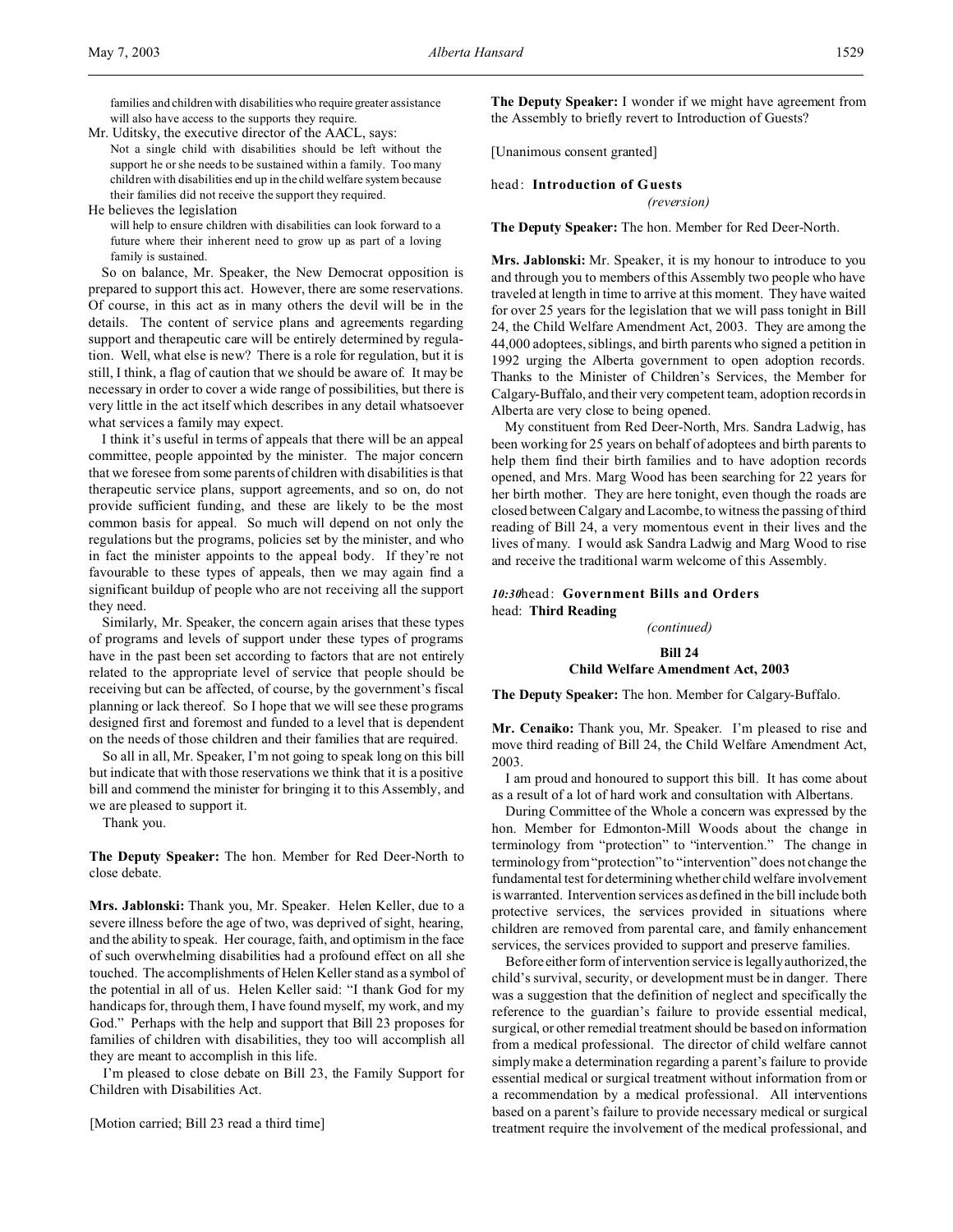indeed most if not all of these cases are brought to the director's attention by medical professionals.

A clause authorizing intervention when the condition or behaviour of a child prevents his or her guardian from caring for the child is being repealed. The repeal is being done because the grounds for intervention on this basis have been inappropriately used by parents to relinquish responsibility for their children in situations where there is parent/teen conflict. This approach is not consistent with the fundamental philosophy underlying the act that parents and families are responsible and accountable for their children. Under the Alberta response model support can be provided to families experiencing these difficulties.

The hon. member was concerned with the wording in section 2.1 that states, "A director, when it is appropriate, must inform a child of the child's procedural rights under this Act." Inclusion of the words "when it is appropriate" is necessary for two reasons: one, to inform a child of their rights that pertain to their particular situation; and two, to provide flexibility for the director of child welfare to provide only such information as is appropriate in the circumstances. This flexibility is necessary when dealing with young children who may lack the capacity to understand their rights.

Regarding the elimination of the role of the Children's Advocate to investigate complaints, removal of the investigatory role of the Children's Advocate reflects the concept of advocacy in a collaborative and supportive manner. Systemic issues identified by the advocate will continue to be referred to the Children's Services department and addressed through enhanced quality assurance processes.

Concern was raised over the removal of a parent's ability to apply directly to the court for a permanent guardianship order. One of the fundamental principles underlying this legislation is parental accountability and responsibility. Allowing a parent to abdicate their guardianship responsibilities is inconsistent with this principle. If a parent is experiencing difficulties in dealing with a child, supports to the parent may be available through the Alberta response model. If the child is in need of intervention and permanent guardianship is the appropriate response to the child's needs, the director of child welfare will make the application to the court for a permanent guardianship order.

The confidentiality provisions in this act are as stringent as ever. They have been redrafted to align with the Freedom of Information and Protection of Privacy Act and continue to protect the privacy of families while at the same time enabling the director of child welfare to share information in an appropriate way when disclosure is in the best interest of the child.

An issue was raised that provisions for shortened cumulative time in care will simply process children into the adoptive stream sooner and lessen the government's financial obligation for these children. Mr. Speaker, one of the goals of this act is to achieve earlier permanency for children who are under the guardianship of the child welfare director. The purpose of legislating cumulative time in care is to ensure that a child does not languish in the child welfare system.

The need for early permanency was a major theme that emerged from the public consultation process. Research shows that the accelerated pace of development for young children increases the need for stability and the opportunity to form a permanent bond in the early years. The shortened cumulative time in care will be facilitated and supported by other changes in the act. In particular, concurrent planning will strongly emphasize early efforts to reunify the child and the family.

Changes to the secure services provisions reflect a conceptual shift in the purpose for confinement. The basis for placing a child in a secure services facility will be crisis intervention. Child welfare workers have experienced some success in stabilizing the behaviours of a child. However, they do not have the necessary expertise to perform mental health interventions. If a child requires treatment for a mental health issue, they are best referred for treatment within the mental health system.

In regard to changes in the private guardianship provisions, we mustremember that private guardianship is an important permanency option for children in the care of the child welfare director. The private guardianship provisions have in fact been strengthened to ensure that only those individuals who are capable of providing proper care to a specific child can obtain private guardianship status with respect to that child. Support will certainly be available to families who choose to take on this important responsibility.

In regard to the issue of adoption the move toward open adoption records, as reflected in the proposed amendments, is responsive to stakeholder feedback on this issue. With respect to existing adoption records the legislation strikes a reasonable balance between the rights of an adopted person to access their information and the interests of birth parents who may wish to maintain confidentiality.

In conclusion, Mr. Speaker, Bill 24 reflects what was heard from Albertans during the lengthy review of the Child Welfare Act. The amendments in the bill not only preserve the rights of parents and children but also enhance them. The government's obligation toward older children who are transitioning to adulthood has been enhanced in the new part of the act dealing specifically with youth. I am confident that Bill 24 will amend Alberta's child welfare legislation to better the lives of children, youth, and families and will also strengthen the way Alberta Children's Services is able to support our most precious and vulnerable citizens.

Thank you, Mr. Speaker.

#### **The Deputy Speaker:** The hon. Member for Edmonton-Mill Woods.

**Dr. Massey:** Thank you, Mr. Speaker. It's been a long journey through a very long bill with a lot of changes to where we are this evening, ready to approve it in third reading. I do take exception to the comments about the Children's Advocate. It's a bunch of poppycock. What's happened to the Children's Advocate in this bill is that he's been emasculated. To say that the advocate cannot investigate and now must be in a supportive role is a disservice to the children in this province. I'm upset that that's the view that's been taken. The Children's Advocate should be an independent officer of this Legislature, and this bill I think takes away some of the powers that the advocate now enjoys.

A further comment I have is the fact that we won't see the regulations, and I still feel that it's the obligation of the government to put those draft regulations in place before we pass bills in this Legislature. We've had the example where that was done by the Department of Energy, and I think it served all of us well. As the Minister of Children's Services has said: the devil's in the small print; what the large print giveth, the small print taketh away.

Those regulations with respect to this bill are particularly important. I think we'd be remiss if we didn't, before the bill is approved finally this evening, hear from the minister maybe once again about the amendments that we passed last week, amendments that I supported with respect to adoption. Since we passed those amendments, there's been some concern raised, not just locally but from a network of individuals across the country and internationally. I think it might be appropriate for the minister to make some comments with respect, again, to those amendments.

With that, I conclude my comments. Thank you.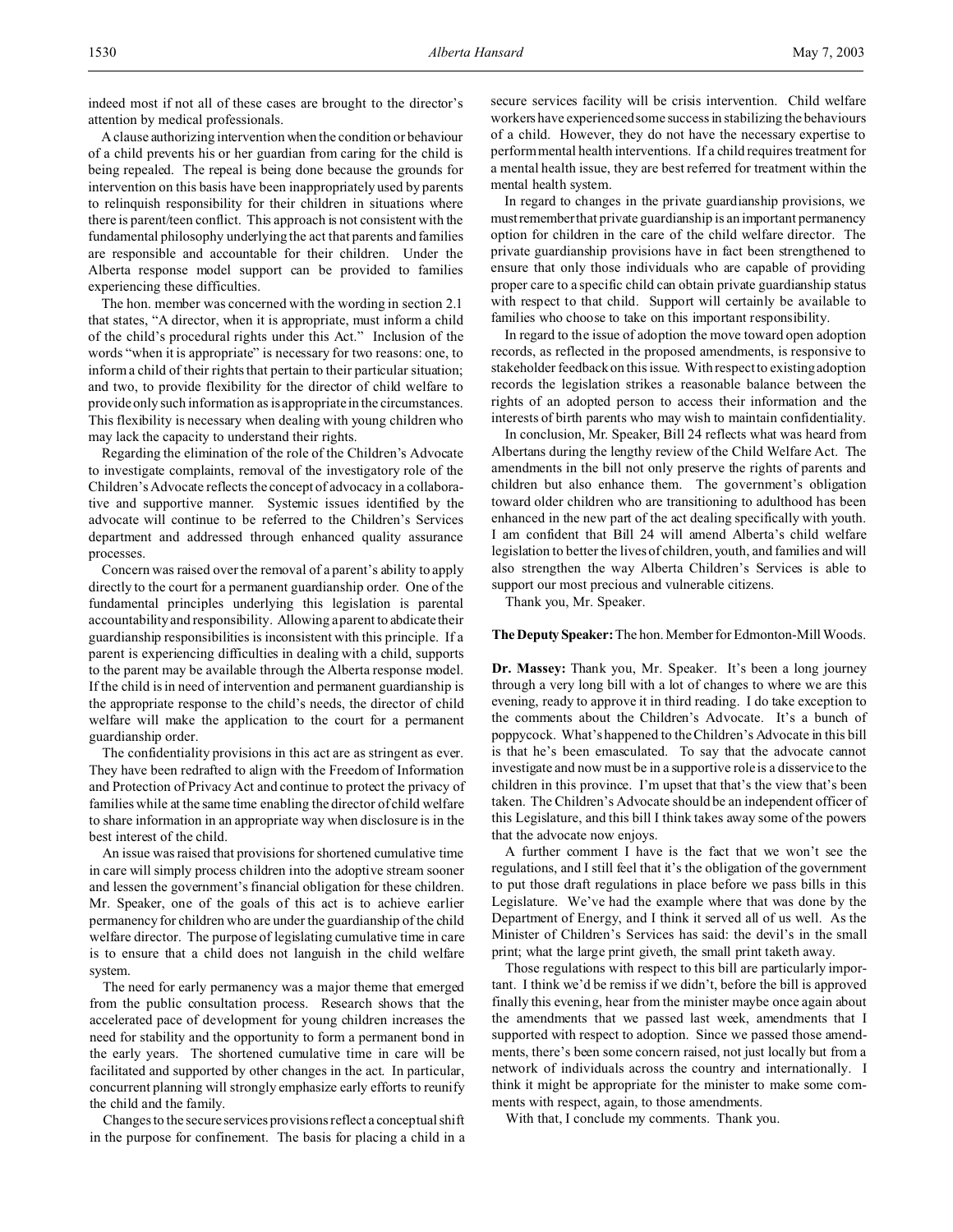#### *10:40*

**The Deputy Speaker:** The hon. Minister of Children's Services.

**Ms Evans:** Thank you, Mr. Speaker. I'm pleased to rise and speak to a couple of the issues that the hon. member opposite requested, and in doing so I'd like to just pay a huge tribute to the efforts of my colleague from Calgary-Buffalo, who has gone through extensive consultation on this bill. It's been a pleasure to work with him in that regard as it was a pleasure to work as well with the hon. Member for Red Deer-North on the previous bill.

Mr. Speaker, one of the comments that has been made this evening and has been made twice on bills 23 and 24 is the concern about regulation and the development of that regulation and to make sure that in the interval following the passage of these bills, there's proper and due consultation relative to the formulation of regulation on absolutely every aspect of both bills. There will be consultations continuing as they did before the bills on the regulation and the framework for that regulation. It's been very clear to me that that's the only way that we will get the right product, and I can assure the hon. members opposite that we will do a very thorough and meaningful consultation. We've already spoken to a number of people that will be involved, that were heavily involved in their commitment to the bills in their present form.

In terms of the amendments that were passed last week relative to adoption, I would like to put it this way. While the adoption records have been concealed, a very scant few, a very few exceptional circumstances have come across the minister's desk for release. Those have been predominantly those situations where medical information on ancestors was necessary to save lives. It was a very excruciating and a very narrow window of opportunity for anybody to be passed out, if you will, to have their adoption records released.

The amendments that have been passed by this Legislature, I'd like to comment, would in fact assure that almost no records but an exceptional few would ever be held back. Those would be held back predominantly if the adoptive family knew of some particularly excruciating and extenuating circumstance that would necessitate a sober second look by the minister prior to any release of those records. We could identify incest, date rape, or some other particularly heinous situation that may well cause that adjudication by the minister to be determined to be in the child's best interest to retain and enclose that record until such time – and the amendment goes still further – that if the adult adoptee chooses to ask for release of those records because they have determined that they were adopted, have found another circumstance that alerted them to that fact, then they would be able to make that choice themselves. It's a window of opportunity for the minister to judge that some circumstances could be completely held private, but the vast majority of all of those records prior to the proclamation of this bill would be available and would be transparent and would be released as per the intent that we discussed in the original draft of this bill in this House. So I give that to the hon. member opposite.

One final concluding comment on the Children's Advocate. Although I hear the hon. member, I have a much broader view of what the advocate is doing, particularly on the natural advocate side. We're still looking at some of the opportunities for the advocate's expanded role in terms of delivery of service, and I do hope that in the final disposition of this there will be some satisfaction that the words from the hon. member opposite have been heard relative to the importance of the independent adjudication of Children's Services by the advocate.

With that, Mr. Speaker, I would stand down but with the hope that this Assembly will acknowledge the very strong and positive work that's been undergone at some considerable length on this bill.

**The Deputy Speaker:** The hon. Member for Calgary-Buffalo to conclude debate.

**Mr. Cenaiko:** Thank you, Mr. Speaker. I'm pleased to now close debate on Bill 24, the Child Welfare Amendment Act, 2003.

[Motion carried unanimously; Bill 24 read a third time]

# **Bill 32 Income and Employment Supports Act**

**The Deputy Speaker:** The hon. Member for Edmonton-Castle Downs on behalf.

**Mr. Lukaszuk:** Thank you, Mr. Speaker. I rise and move that Bill 32 be now read for a third time.

Too often people are skeptical about consultations and reports and wonder if any actions will come out of it. As chair of the MLA Committee to Review Low-income Programs I know that Bill 32 indeed is the proof that the process works. Government listened to the voices of hundreds of people who participated in the review process. We have listened to stakeholders and people who work on the front lines with clients, and we are also taking action, action that also stems from numerous hours of consultation with hundreds of clients.

The MLA committee proposes a new integrated income support program with the flexibility to meet people's unique needs and circumstances. The Income and Employment Supports Act responds to this key recommendation by bringing three income support programs – those being supports for independence, otherwise known as SFI, widows' pension, and skills development program – and living allowances together into a single integrated income support program.

## [Ms Graham in the chair]

Bill 32 also enables a new benefit structure that will help people meet their basic needs such as food, clothing, and shelter and will provide additional building blocks to support and respond to people's unique circumstances, whatever they may be. That might mean access to short-term or part-time training programs to upgrade and expand people's skills. It might mean providing health benefits to some people who leave the program and find employment, and it might mean help getting child support.

With Bill 32, Mr. Speaker, we make a direct link in legislation between income support and employment support. Instead of having two parallel tracks, we will integrate them into a new approach that focuses squarely on people and helping them have the skills they need to contribute to Alberta's growing economy and meet some shortages in the labour market and support themselves and their families. There will also be building blocks of support for people who are unable to work. We must not lose sight of the fact that even with Alberta's strong economy there are some people who are not expected to move into the workforce. They simply have barriers to employment that cannot easily or at all be overcome.

Mr. Speaker, with the approval of Bill 32 in this Assembly our plans are to proclaim the act in early 2004. Our goal has been to continue to be a new income and employment support program that will help Albertans lead more independent and productive lives, and Bill 32 is a major step forward to achieving this goal.

Thank you.

#### *10:50*

**The Acting Speaker:** The hon. Member for Edmonton-Gold Bar.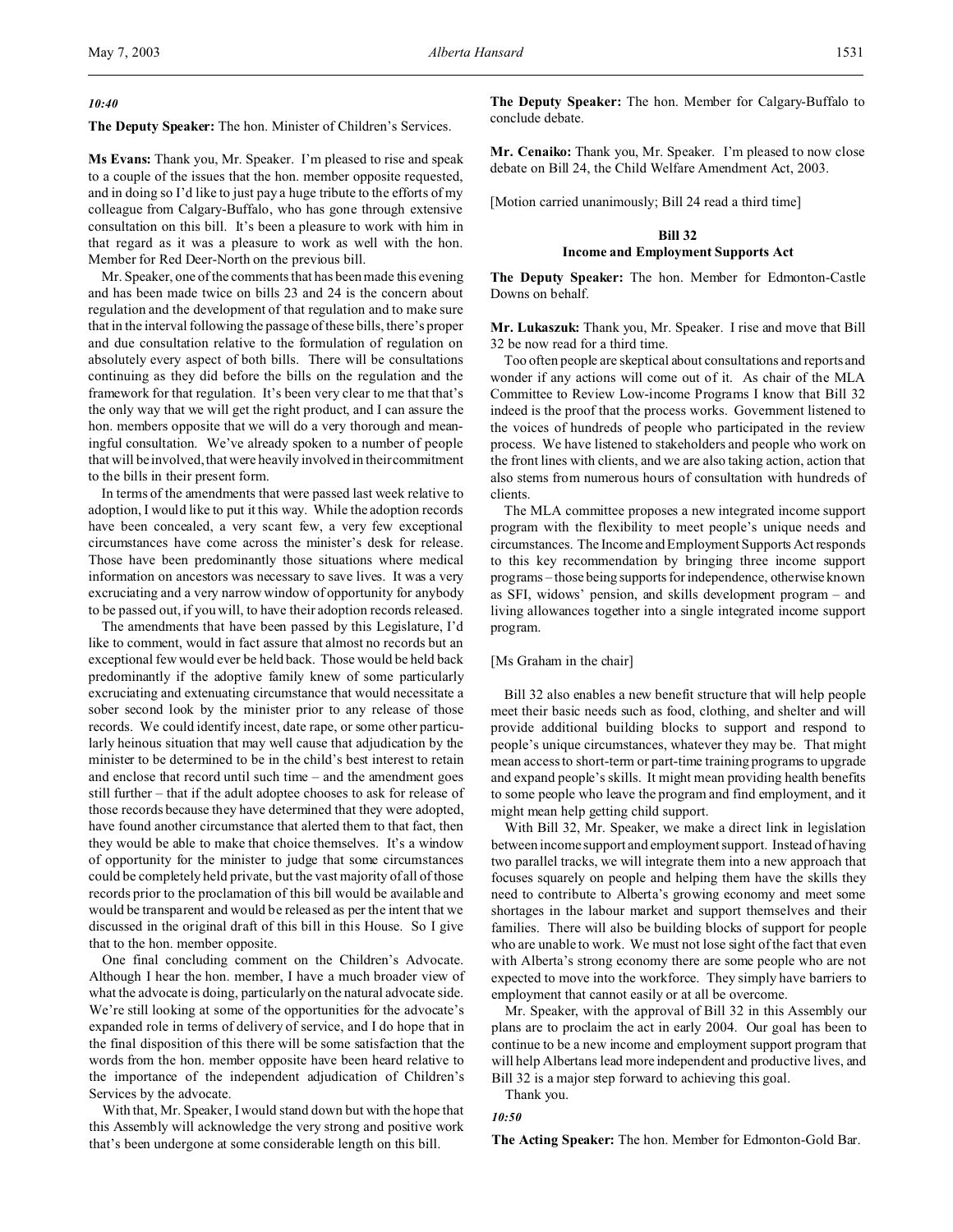**Mr. MacDonald:** Thank you very much, Madam Speaker. Bill 32, the Income and Employment Supports Act, certainly on the surface may look like an improvement, but one has to be very cautious because this bill could be used to further privatize the delivery of social benefits in this province.

Now, it's very difficult to support this bill, Madam Speaker, because it is attempting to expand an already flawed system without fully addressing its shortcomings. Alberta's Auditor General in the annual report from 1999-2000 stated that "there have been problems with the controls over funds spent on training and employment support programs." Going back to the 1996-97 annual report from the Auditor General, it also identified that problems existed with the integrated training pilot, the ITP program, administrated by the former Alberta Advanced Education and Career Development, that can result from inadequate program development, contract definition, and contract managements and that there have been public allegations of inappropriate practices relating to services provided by a certain company, Career Designs Inc., under the ITP program.

In the same report the Auditor General also identified deficiencies in performance measurements in two training and employment support programs; namely, the ITP and the skills development programs. In his 1997-97 annual report the Auditor General commented on considerable progress made by AAECDin addressing previous concerns, but the following year he identified instances of inadequate monitoring by AAECD which resulted in a risk that external providers of employment training under certain programs receive payment for services not fully rendered. There have been many examples of this recently. Now, the Auditor General wrote that risks associated with the administration of training and employment support programs where reliance is placed on external service providers are significant and require careful management.

So I think we should proceed very cautiously with this bill. I think the first thing to do and the right thing to do would be to increase benefits, the benefits that we discussed at committee. The benefit rate of \$20 a month that's coming in June for some of the clients or the recipients is certainly not adequate.

Madam Speaker, in the Auditor General's 2001-2002 report he again recommended that "Human Resources and Employment improve the procedures to monitor compliance by training providers with the terms of the Skills Development Program," a recommendation he had made the previous year.

Now, again, "during the 2001-2002 year, the Department spent \$132 million on the SDP, \$30 million of which was reimbursed by the Government of Canada under a cost-sharing agreement." The Auditor General advised that "the Department should have a plan, based on a risk assessment of the training providers, to review training providers' compliance with the terms" of skills development programs.

There are many other examples, as I mentioned before, why one would proceed with caution to initiate the further privatization of program delivery, but there are other questions that I would like to certainly get on the record, Madam Speaker, at third reading. I'm still waiting for a response from committee.

When we're discussing Bill 32, will those who are able to receive training and employment have access to a telephone so that a future employer may reach them, or will there be certain criteria that have to be met before telephone service is available? Hon. members should consider this and attend a few public meetings. This is a big issue with Albertans who are receiving social benefits. A telephone is a basic necessity these days, and some cannot afford it, certainly, on the rates that they're getting. What justifies an individual having a telephone? Would it be children, or would it be an illness? Would it be a specific condition? What about a single man who has fallen

on hard times or is in seasonal labour and cannot afford a stable residence or is moving to where the jobs are? Telephone and service costs don't seem to figure into any available information when we talk about Bill 32 and the market-basket measurement. Now, I believe that we are all aware that the friendly next-door neighbour in some situations is no longer available.

Also, Madam Speaker, when we consider transportation in all of this, is the hon. minister prepared to negotiate reasonable bus fees for low-income families and also make sure that the busing services are readily available to ensure that employees can look for work or get to a new job on time? There are many examples in this province where busing services are totally inappropriate for accessing employment. In those cases, will the minister be providing vehicle allowances to ensure the hand-up system will be a hand up and not a smack down by the employer because the worker can't get to work on time?

Again in regard to these measurements, will the minister ensure that individual incomes are sufficient to access reasonable, easily accessible, and safe child care so that these employees can concentrate on either their education or their new job and not on the problems of dealing with poor child care situations?

Now, there are other items that need to be discussed in regard to these proposals. We heard from the hon. minister the other night on some of those federal child tax credits, but presently if a parent files an income tax form and files for the child tax credit, the provincial tax claws these funds back and puts the money in general programs for children. At this time I have to ask: does this provide assistance to the individuals to achieve a hand up? The federal government is subsidizing the province, and consequently no individual in need gets ahead. Child maintenance support programs fall under the same practice. Dollar for dollar these funds are clawed back to feed the general coffers. Again, the very people who were to benefit end up subsidizing our social assistance system.

Is Bill 32 going to provide social programs that work for people? Can we expect people to take personal responsibility when it appears they are punished? How will the people that participate in this study really know that what the government heard is not being amended behind closed doors to some unrecognizable form that continues to keep poor people poor? How does the average Albertan gain ongoing knowledge of these changes in the system so that they can be monitored for effectiveness?

Again with Bill 32 who will be ensuring that benefit levels support the smooth transition into the workforce, and what about the benefits continuing when the small to average business employer does not provide health plans but expects each employee to carry their own?

#### *11:00*

Now, the whole issue of accountability here, Madam Speaker, is an issue that I feel we should address as well in the time that we have. Will there be opportunities for an ombudsman system to ensure that what was heard from the individuals themselves and those who work with the families and the individuals in need has been listened to, heard, and acted upon beyond the infrequent reviews? What was heard? Fairness, an integrated income support program, access to information. Who interprets? What policies tie the hands of those most able to assist clients, social workers in that case, and who has the authority? The government uses the big-stick method because they think the people who end up on social assistance are lazy, selfish, or stupid, and these are stereotypes that I think we need to eliminate. Who are they to judge or who are we to judge until we walk in someone else's shoes?

Will this government also acknowledge that they are continuing to create low-income families and perpetuate the circle of social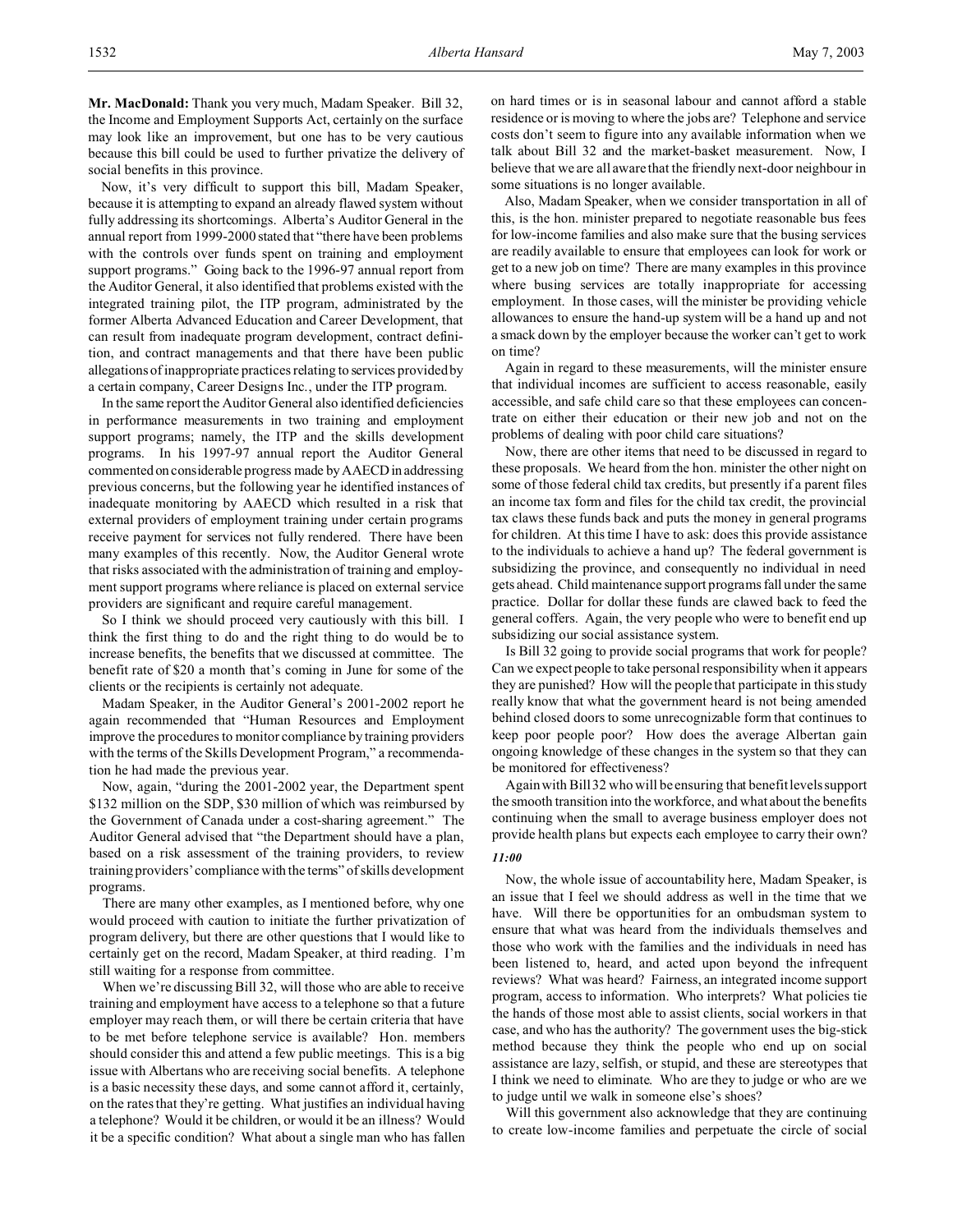assistance or welfare by their own government policies? They expect all family members to contribute, yet they also want students to do well in school and achieve to get an education. When will the government scratch its "take a job, any job" policy and its "go on student loans" policy?

Now, the average debt load for a student is often \$25,000 and up, and there's often no job relating to training or education. This has been referred to as the fast-food syndrome. If the youth members of a family have to contribute to the family income and not through an educational fund, how does this policy stop the welfare or the social assistance loop from continuing and continuing and continuing?

When, Madam Speaker, will the government concentrate on jobgenerating industries so there will be jobs for the newly educated and debt-ridden Albertans? Now, we know there are jobs certainly being created, and I hope that continues. I really hope that continues. But there have to be jobs for the individuals that are leaving the trainingon-the-job programs, and this just can't be a circle where you go from one training program to the next training program, from one private little school to the next private little school set up to provide the perpetual training programs with no positive results at the other end.

When will the government produce widelyavailable labour market information in regard to how successful past programs have been? I don't have to use FOIP to see how things are working out, but if I have to, I will, and I'll be patient. Hopefully, I will get at least some information from Human Resources and Employment because these are tax dollars either from the federal level or from the provincial government, and taxpayers have every right to know how their money is being spent.

In conclusion, in regard to Bill 32 I would again caution this House and its hon. members that if we're going to further privatize the delivery of these services through this bill, I do not think that is a step in the right direction.

Thank you, Madam Speaker.

**The Acting Speaker:** The hon. Member for Edmonton-Castle Downs.

**Mr. Lukaszuk:** Thank you, Madam Speaker. I urge all members to give Bill 32 their full support, and I move third reading of the Income and Employment Supports Act.

Thank you.

**The Acting Speaker:** You've closed debate, hon. member?

**Mr. Lukaszuk:** Indeed. Thank you, Madam Speaker.

[Motion carried; Bill 32 read a third time]

head: **Government Bills and Orders** head: **Committee of the Whole** *(continued)*

[Mr. Tannas in the chair]

**The Chair:** The Committee of the Whole is called to order.

# **Bill 28 Freedom of Information and Protection of Privacy Amendment Act, 2003**

**The Chair:** The hon. Member for Edmonton-Highlands.

**Mr. Mason:** Thank you very much, Mr. Chairman. I'd like to make

a few comments in connection with the bill. As members know, I participated in the all-party committee that considered this particular piece of legislation, and I think that despite a number of difficulties in the operation of the committee it made some small progress on the bill. I think the report reflected some things that were positive, but I want to just indicate to you and to members of the Assembly some of the difficulties that exist in obtaining information under the system that will not be affected by the changes we have here.

I'd like to talk about our experience recently in seeking to obtain information with respect to the arrangements that were made between the Alberta Treasury Branch and West Edmonton Mall and the Triple Five Corporation in connection with settlement of the financial issues that were there. Just by way of background, what we had in this case was the Alberta Treasury Branch officials claiming that one of their former officials had been bribed by Triple Five officials in order to give a very, very favourable financing arrangement on the refinancing of West Edmonton Mall. Now, this is a most serious situation, and in fact there was and I understand still is an ongoing police investigation in connection with this matter. So as the Treasury Branch is essentially the public's bank and as the Assembly is responsible for oversight of the Treasury Branches, we naturally think that it's a very important matter for us and for the public to try and find out what happened.

Now, just by way of background, the suggestions of bribery surrounding this company and public officials go way back to the mid-1970s when an alderman on Edmonton city council claimed that he had been offered a bribe. The result was that there was a judicial inquiry that was called. It was the Morrow inquiry, Mr. Chairman. I have read that report and have copies of that report, and I can make it available for anybody that would like to read it. It was a very interesting report. Of course, the justice studied the matter in some detail but was unable to show any conclusive proof that anyone had been bribed, but he did not say either that there was clear evidence that no one had been bribed. He was just unable to show that this had occurred or to make any substantive case that this had occurred.

### *11:10*

Now, there have been subsequent to this a number of allegations made from time to time, and in fact in at least two civil cases that have been brought before the courts suggestions were made that this sort of activity was continuing. However, the courts have been very, very liberal, not in the capital L sense, hon. Member for Edmonton-Ellerslie, in the granting of actions to seal evidence and to impose gag orders on people who have something to say on the matter. So there is a long history of this issue percolating around this province, and for a number of reasons all of the facts relative to this situation have never come out, Mr. Chairman, but many people in our society have some degree of knowledge of these events. Nothing, however, has ever been proven in a court of law.

However, we have the situation where officials of the Treasury Branch, in trying to settle the matter of the refinancing provisions for West Edmonton Mall, made the claim that their previous superintendent had been bribed in order to make these things. Those are all on the public record. Then when that person was tracked down, because he disappeared and was tracked down somewhere in the United States I believe, he indicated that he would be suggesting that there was political interference in the matter by people in the Alberta government. In fact, Mr. Bray, I believe, also indicated similar sentiments. It was at that point, Mr. Chairman, that suddenly a deal was made. A deal was made on the question of the lawsuit, and the lawsuit was settled. Of course, there are confidentiality provisions in that agreement, so we may never know what actually transpired and what the deal was, and of course the bribery allegations have disappeared along with everything else.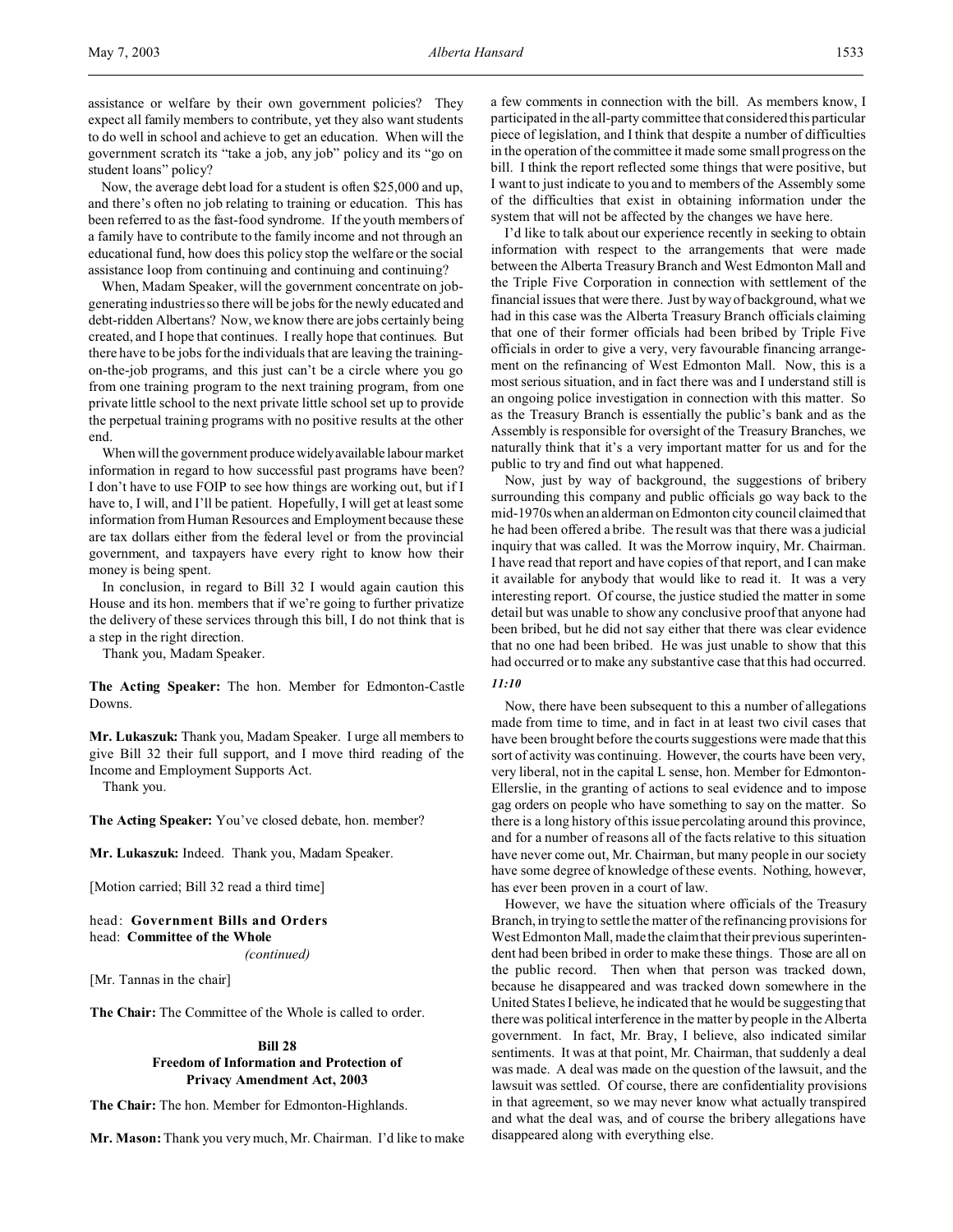We as the New Democrat opposition have made a sustained effort to try and bring this to light. We think that's our job, we think that's the job of the Assembly, and we have been pursuing this through the FOIP legislation. It is, in fact, very difficult. We made our first application under FOIP on January 3, 2003. In early February the public body, in this case the Alberta Finance department, asked for an additional 30-day extension, which we granted. Then in early March the Finance ministry asked for a second 30-day extension. The second extension has to be approved under the legislation by the information and privacy office, which did grant the extension without explanation to us. We did ask for clarification from the information and privacy office, and that was then provided to us. Finally, we received a response to the original request on April 9. The response made no specific reference to the financial and settlement agreements that we had originally applied for other than that they were being denied on the grounds that they constituted privileged information or policy advice from officials.

As it turned out, they claimed that there were only 209 pages of records responsive to the request. So, Mr. Chairman, the question we ask, one of many, is why did it take 90 days to find 209 pages worth of records? Second, of those 209 pages of responsive records, we received copies of the release agreements with the Ghermezians and with Elmer Leahy which we had not even requested in the first place. So it looks like we're going to appeal, but the appeal will likely not be heard for several months. There we have it: a real-life experience with the legislation that we now have dealing with information and privacy and clearly something which is a major issue.

However, the broad categories, which are advice from officials and anything that the government cares to sign of a legal nature that has a nondisclosure element to it, cannot be disclosed automatically even if they should be, Mr. Chairman. This is the inherent weakness of this because it puts the government firmly in the driver's seat with respect to the release of information. In this particular case, the government apparently has signed an agreement with nondisclosure clauses which suppresses information related to allegations of bribery by a former senior official of the Treasury Branches, which is an organization responsible to this Assembly. So members of the Assembly cannot find out what happened, the public cannot find out what happened, and this in my view is the fatal flaw in the legislation that we have.

The amendment act proposed by the hon. Member for Edmonton-Castle Downs does not affect this fundamental power of the government to essentially hide anything of substance that they wish. They have these abilities to do it, and fundamentally the legislation both before and after this act will still reserve those powers to the government. So if you want to find wrongdoing, if you believe there's wrongdoing, the interesting thing is you can't use the FOIP Act to find it.

Thank you, Mr. Chairman.

**The Chair:** The hon. Member for Edmonton-Ellerslie.

**Ms Carlson:** Thank you, Mr. Chairman. I would like to follow up a little bit on something that the Member for Edmonton-Highlands talked about, and that's to finish my comments on the difficulties of the operation of the committee.

I went into that committee expecting that we would see the kind of decorum that we had seen with regard to the FOIP Act by a former member of this Assembly, and that was Calgary-Buffalo, Gary Dickson. Gary Dickson was the proudest man in this Assembly when the FOIP Act was passed. He had worked for years to try and bring freedom of information and protection of privacy into this

province. While he wasn't completely satisfied with the way the government brought it in, it was in his estimation, as I understand it, a step in the right direction.

He put a huge focus on the balance of the committee that both were equally important: freedom of information so that we could find out what was happening with the balance of the protection of individuals' rights and privacy. He always pursued any issues on this particular act from that perspective, always maintaining the highest of ethics and holding everybody accountable to those same kinds of ethical standards.

## *11:20*

That was the kind of behaviour I was expecting on the committee, and from the members we got it, Mr. Chairman. The chairman of that committee was a different kettle of fish though. I had thought that because he was a lawyer, we would see some hugely ethical behaviour as a chair. Imagine thinking that, but I did because that's what I had seen from Gary Dickson and had expected the same to happen. Instead, we had a chair who somehow didn't really know how to chair, and when he got called on the record on it got very offensive, very defensive, and derogatory whenever possible. [interjection] It's on the bill, Mr. Chairman, with regard to how important it is as we bring in pieces of legislation that people on that committee had a fair chance to speak and represent their views and that we see them represented in this bill.

I would put it before the Assembly that that is not the case, in fact to such a point that I attempted to bring up a point of privilege against the chair of that committee and put it on the record and then wrote a letter to the Speaker. Well, of course, it turns out you can't do points of privilege when committees are struck. It's certainly in the Standing Orders. But it was very important to put the kind of information that happened there and the kind of deliberate manipulation by the chair to not have people bring forward their views that would then be incorporated into this act that we see before us.

**The Chair:** We have a voice over here that's being heard, and it's from a place that they ought not to be if they wish to raise their voice.

Edmonton-Ellerslie.

**Ms Carlson:** Thank you, Mr. Chairman. I hear the comments too, wondering about the relevance of this, but I would put it to you that it's extremely relevant when we talk about the process of being able to bring in information on bills and we talk about all-party committees where the members from those parties other than government parties actually come with the intent to get some serious work done and to have a fair and equal voice. That didn't happen in this situation.

As a result, we had some disruption in the committee and the subsequent results. We see some of the consequences of those results being talked about here this evening when the government has to bring in amendments to clean up their legislation, and we see my colleague from Edmonton-Gold Bar, who was also a member of that committee, bring in amendments to try and clean up areas that hadn't been, we don't feel, properly dealt with because of the stifling effect that the chair tried to have on the committee and the kind of language that he used, including things like saying "a deliberate attempt by certain members to hijack the chair's agenda," "a deliberate attempt to overtake that agenda," "attempts at chicanery," "attempted coup," that kind of language. I will table the required numbers of copies of the information we have here in terms of my concerns about this chair's conduct in that assembly.

The good news, Mr. Chairman, is that I'm not afraid to persevere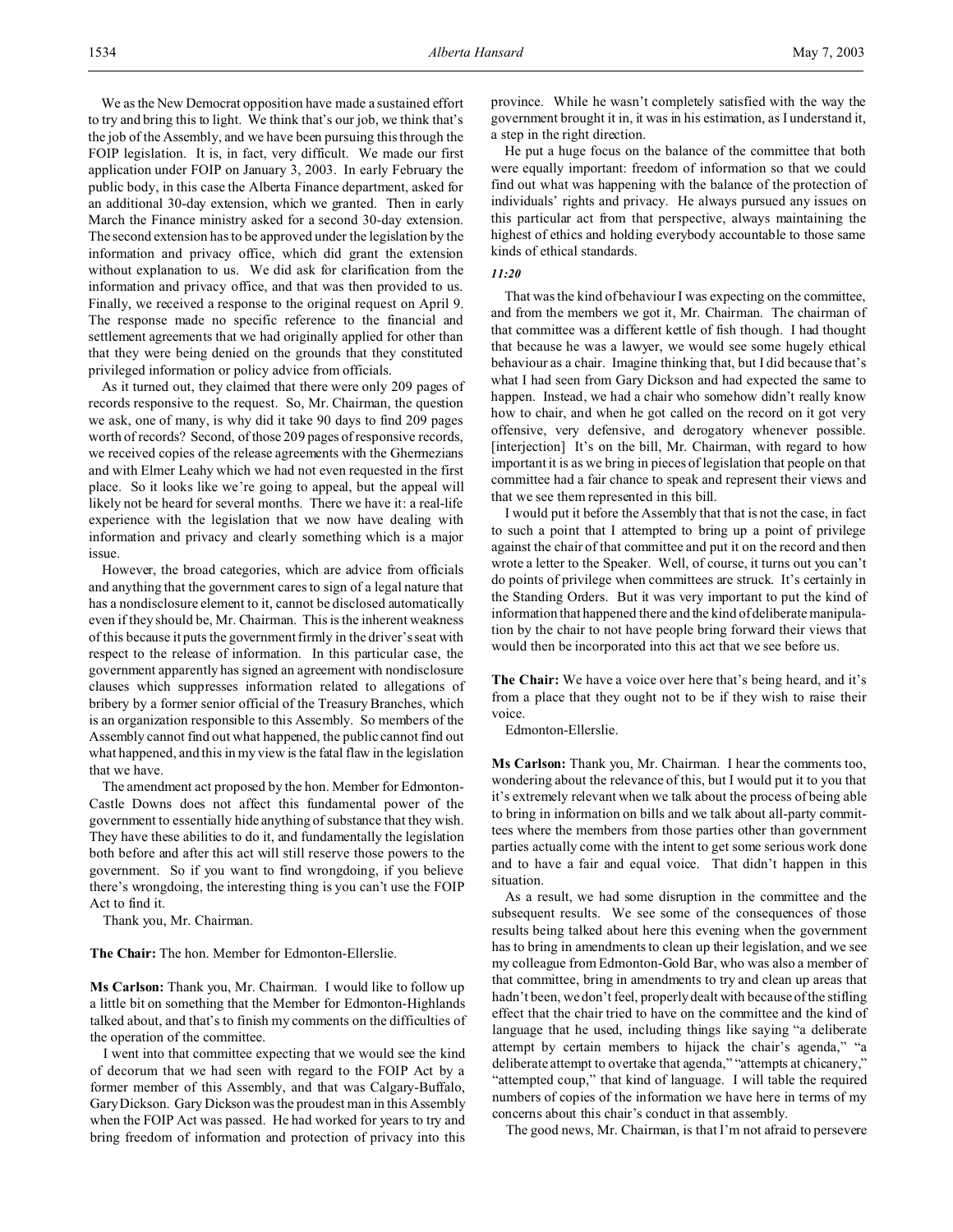I wanted to ensure that we had those particular points on the record because what I see as an outcome in this particular bill is a heavier focus on the protection of privacy than on the balancing of freedom of information. Edmonton-Highlands I think made a very eloquent speech just prior to my speaking about that particular problem with regard to Alberta Treasury Branches. We see that the Member for Edmonton-Gold Bar has recently experienced this same situation when trying to access information on the risk management fund and other former dealings with Stockwell Day and the huge amount of money that taxpayers ended up paying out there.

We see more examples like that than we do see freedom of information examples. The protection of privacy seems to have been given a higher degree of balance, and that's disturbing particularly because of the length of time it will be before this particular legislation gets reviewed again. Now, I know that members of the committee were generally in favour of lengthening rather than shortening the review time process for this particular bill primarily, I believe, because of the unpleasant experience of being on that particular committee with that particular chair, but I think that that's a mistake, Mr. Chairman.

I'm looking forward to the Member for Edmonton-Gold Bar, that hopefully has an amendment coming forward that will speak to shortening the time period that we will see between reviews of the Freedom of Information and Protection of Privacy Act because I am hoping that we do not have legislation coming forward that is fluid, as the Member for Edmonton-Castle Downs said. I don't think that that was ever the intent of the legislation. That more should be done outside of regulations and within the legislation than what happens within the regulations hasn't been the practice of this government, but we would hope that that's what we would see as we proceed. So I look forward to seeing what other amendments come forward on this piece of legislation this evening.

**The Chair:** The hon. Member for Edmonton-Gold Bar.

**Mr. MacDonald:** Thank you very much, Mr. Chairman. Certainly, I listened to the comments from the hon. Member for Edmonton-Ellerslie with a great deal of interest and would concur with her view.

Now, Mr. Chairman, unfortunately, the first amendment, amendment A2, that was presented to the Assembly this evening was defeated, but I would like at this time to propose another amendment. I would ask if it could be presented to the table.

### **The Chair:** Go ahead.

# *11:30*

**Mr. MacDonald:** Thank you, Mr. Chairman. Is it appropriate to label this amendment A3, please?

**The Chair:** Yes. This amendment will be referred to as A3. You would like to move it, hon. member?

**Mr. MacDonald:** Yes. Mr. Chairman, for the record I would like to move that Bill 28, Freedom of Information and Protection of Privacy Amendment Act, 2003, be amended in section 16 in the proposed section 74.6 by striking out clause (b).

It's very similar to amendment A2, and I thought earlier that A2 would be accepted by the Legislative Assembly. It was a mistake on my part. But, also, in regard to section 74.6 I don't think that the commissioner needs this dramatic expansion of his powers – or his or her powers; who's to say? – in the future. I don't think this is warranted nor is it needed. I think sections 70 and 70(a) are sufficient. I don't think we need and I would urge all members of this Assembly to again reconsider and repeal or remove the section (b) from this act because certainly we do not know the details nor the kinds of conditions or circumstances that would be addressed in making such a decision to not conduct an inquiry. In light of the fact, as I said before, that there has been very, very limited use of section 70 to start with, I don't really think that this is necessary, and it is giving in my view too much discretion to the commissioner.

Thank you.

**Mr. Lukaszuk:** Mr. Chairman, similar to my comments to the previous amendment this is the second amendment in a row that is aimed at stripping from the commissioner his ability to independently decide whether indeed there are bonafide reasons to conduct an inquiry or not. Again, I don't see any reason why the Member for Edmonton-Gold Bar would have so little regard or trust for the independence of the commissioner's office, and I would urge all members to vote against this amendment.

**Mr. Mason:** Well, Mr. Chairman, you know, I can't let that pass. The idea that removing discretion from the commissioner's office to refuse outright a circumstance has been portrayed by the hon. Member for Edmonton-Castle Downs as almost an insult to the commissioner's office or a lack of respect or regard for that office, and that characterization is most unfair. We're debating policy here, and the hon. member has put forward a policy position that says that this particular clause is not in the best interest. That's his view, and I would point out that under the current legislation the commissioner's office does not have this jurisdiction and must initiate an inquiry if one is requested. So, you know, to suggest that wanting to make this change is a slap in the face in some way to the commissioner is just wrong and is not a good argument against the amendment.

[Motion on amendment A3 lost]

**The Chair:** The hon. Member for Edmonton-Gold Bar.

**Mr. MacDonald:** Thank you very much, Mr. Chairman. Certainly before I continue with debate in committee on Bill 28 I must say that in this Legislative Assembly the price of natural gas certainly is not a concern, because the heat is turned up in this Assembly at the moment. If there's a thermostat here . . . Wow. It's warm.

However, Mr. Chairman, with regard to Bill 28 and with specific regard to section 18 and the proposed amendment to section 87 of the FOIP Act, the current section 87(7)(b) imposed an obligation on the minister to "publish and distribute, at intervals of 2 years or less, supplements or replacements to keep the directory up to date." The Alberta directory was published in 1995, and our research indicates nothing since. I have to note at this time that it is my view that the government is in violation of this provision. If someone should try to suggest that some kind of supplement has in fact been produced but it's just not been widely circulated, I'd have to point out section 87(8) and ask why they're not being sent out to respective MLAs' offices, public libraries, and provincial public buildings and offices. That's contemplated and required by law.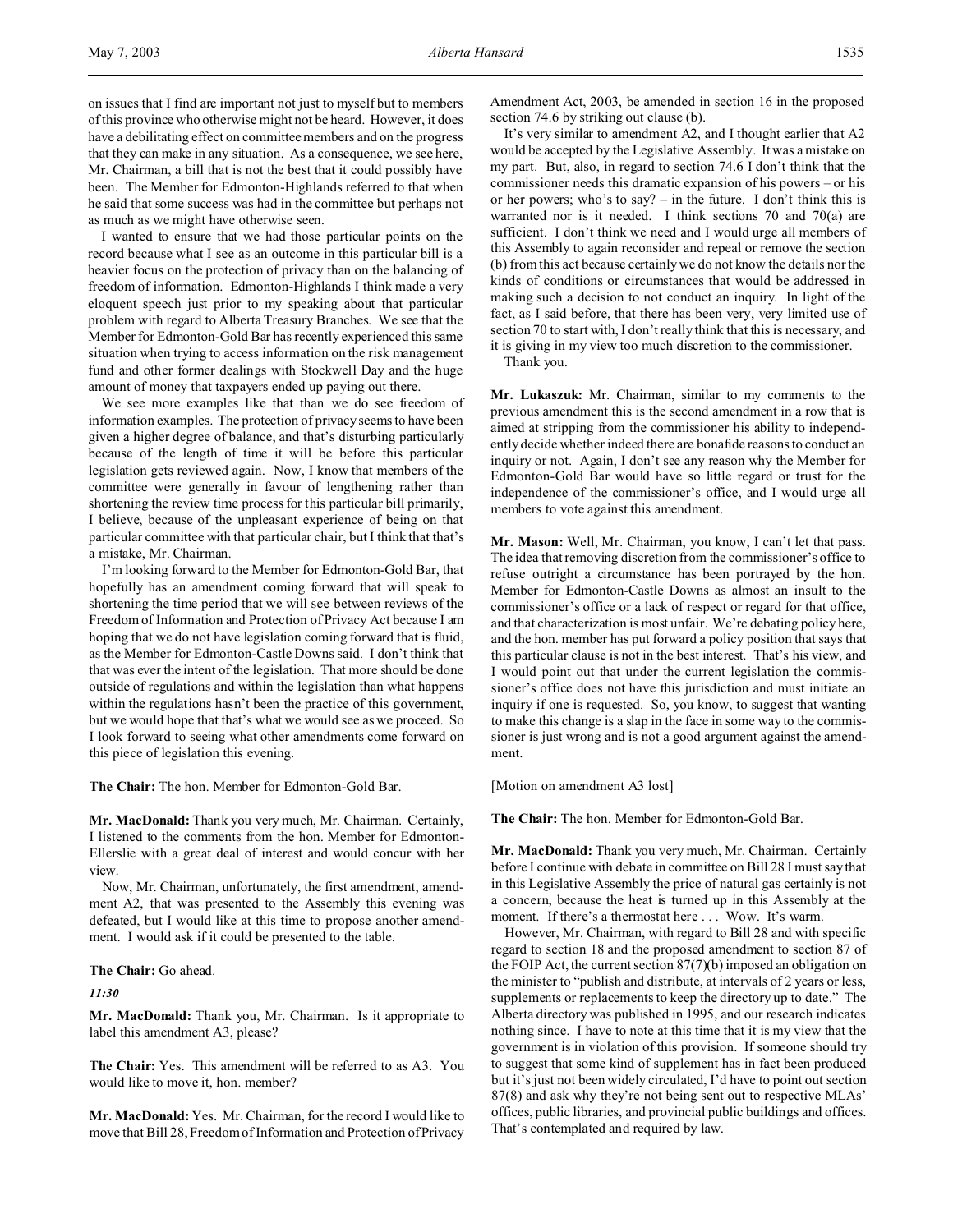Now, if you look at section 18 of the proposed bill here and the proposed section 87(1), that is a positive development and mirrors an obligation of the privacy act. If we go through to section 19, it looks and appears to be housekeeping only, but section 20 is particularly important from the opposition perspective since it addresses the single most formidable obstacle to public accountability and transparency in government, and this is fees for access. This proposed amendment is not itself objectionable, but it provides yet another example of the negative impact of high fees. Now, we're going to get to that a little later, Mr. Chairman.

Section 21(a) is housekeeping, and 21(b) is interesting. I would like to know and to ask at this time exactly how many bodies have been deleted since 1995 when the FOIP Act went into force. Will the sponsor, in this case the hon. Member for Edmonton-Castle Downs, or minister provide such a list in regard to section 21(b)? Certainly, whenever we consider FOIP legislation, we always have to consider and take into account the wise words by the former Member for Calgary-Buffalo, Mr. Gary Dickson. Mr. Dickson was very interested in FOIP legislation and was very enthusiastic and knowledgeable in questioning the government. The number one rule, of course, of FOIP is to provide an openness and an accountability to the citizens for their actions.

Now, Mr. Chairman, at this time I think it is very important that we consider section 22. We are here taking an amendment to section 97 of the current act. If you look at the current act, we're talking about a review of the act, and I was not satisfied with the review last summer. I attended every meeting, but I certainly wasn't satisfied with the process. It was the first time I had an opportunity to sit on an all-party parliamentary committee, and to say that I was disappointed is being polite.

#### *11:40*

Now, if we look at a review of the act, section 97 says: A special committee of the Legislative Assembly must begin a comprehensive review of this Act by May 18, 2002 and must submit to the Legislative Assembly, within one year after beginning the review, a report that includes any amendments recommended by the committee.

In light of the age of this legislation, in light of the fact, Mr. Chairman, that the FOIP legislation is relatively new to Alberta – it is a work in progress, so to speak. But when we consider that the current act came into force on June 1, 1994, and now with this amendment, Bill 28, we are contemplating going eight years without a review, I think that is far too long a time, particularly with privacy issues relating to federal legislation and privacy issues relating to personal information. This is changing all the time, and I think it is wrong to have in my view an inadequate – and this is my view – review last summer and then to go eight years before we're going to have another review. I think this is a mistake, and I am going to try to correct that mistake now with another proposed amendment. I would ask again that these amendments be taken to the chairman's table.

Mr. Chairman, I will take my seat until these amendments are distributed. Thank you.

**The Chair:** The hon. Member for Edmonton-Gold Bar.

**Mr. MacDonald:** Thank you very much, Mr. Chairman. In regard to amendment A4 I move that Bill 28, Freedom of Information and Protection of Privacy Amendment Act, 2003, be amended in section 22 by striking out "July 1, 2010" and substituting "July 1, 2006."

Now, again, I think it would be advisable to this House in light of the changes that are going on with FOIP legislation and issues of privacy, issues of electronic transactions, biometric information –

eight years is too long a time period before we review this act. I think it should be incorporated into the statute that we strike another committee to look at issues surrounding FOIP and FOIP legislation and that that committee be struck no later than July 1, 2006. When we consider the principles of FOIP legislation, it is very, very important that this act be reviewed. We have a government that has been in power for 34 years, and it is very important that everyone in this province have an opportunity . . .

**Mr. Mason:** Next to Cuba it's the longest running regime in the world.

**Mr. MacDonald:** Now, the hon. member has stated that next to Cuba this is the longest running government in the world. I don't know if that is fact, but it certainly is very interesting.

Mr. Chairman, I would urge all members to consider this amendment. We certainly will need to review this legislation before eight years. I think four years is a suitable time frame, maybe at some time in the future. When you consider that this legislation is only nine years old and has only been applied for nine years, I think that at this point in our history to eliminate the need for a review every four years would be improper and inadequate when you consider the importance of this legislation for all citizens to utilize to keep the government accountable.

With those remarks, I would urge all members to please support amendment A4. Thank you.

**The Chair:** The hon. Member for Edmonton-Mill Woods.

**Dr. Massey:** Thank you, Mr. Chairman. Just a couple of comments. First, I think it's an unusual provision in an act to have the date specified as to when a review must be undertaken. Secondly, I think that the choice of the time period in the act has not been adequately defended. Thirdly, I think the amendment itself, if this provision is going to be part of the act, is really a minimum in terms of what we might expect. So I think that for those reasons, as I said, if there's going to be this provision kept in the act and the provision isn't going to be removed, the minimum time requirement that my colleague has proposed makes sense.

Thank you, Mr. Chairman.

[Motion on amendment A4 lost]

**The Chair:** The hon. Member for Edmonton-Gold Bar.

**Mr. MacDonald:** Thank you very much, Mr. Chairman. Now, as we proceed through with this analysis of this bill, we briefly spoke a little earlier about fees and how high fees have become a barrier for citizens in acquiring information from their government. Fees are excessive. Earlier we talked about Justice McMahon, the decision on reducing fees from somewhere around \$60,000 to \$500. I can't imagine how many Albertans are just turning away in frustration after they get a letter from a government department that indicates that they want \$15,000, \$20,000, \$25,000 for these documents. Now, Justice T.F. McMahon said that "the second principle identified by the [FOIP] Commissioner is that the user should pay" and then went on to say that this principle of access is "doubtful" and that it "begs the question of who the 'user' really is."

### *11:50*

If we look at FOIP photocopying fees that are charged, you're always charged the maximum by the government, the charge of 25 cents. FOIP photocopying fees are higher only in Quebec, at 33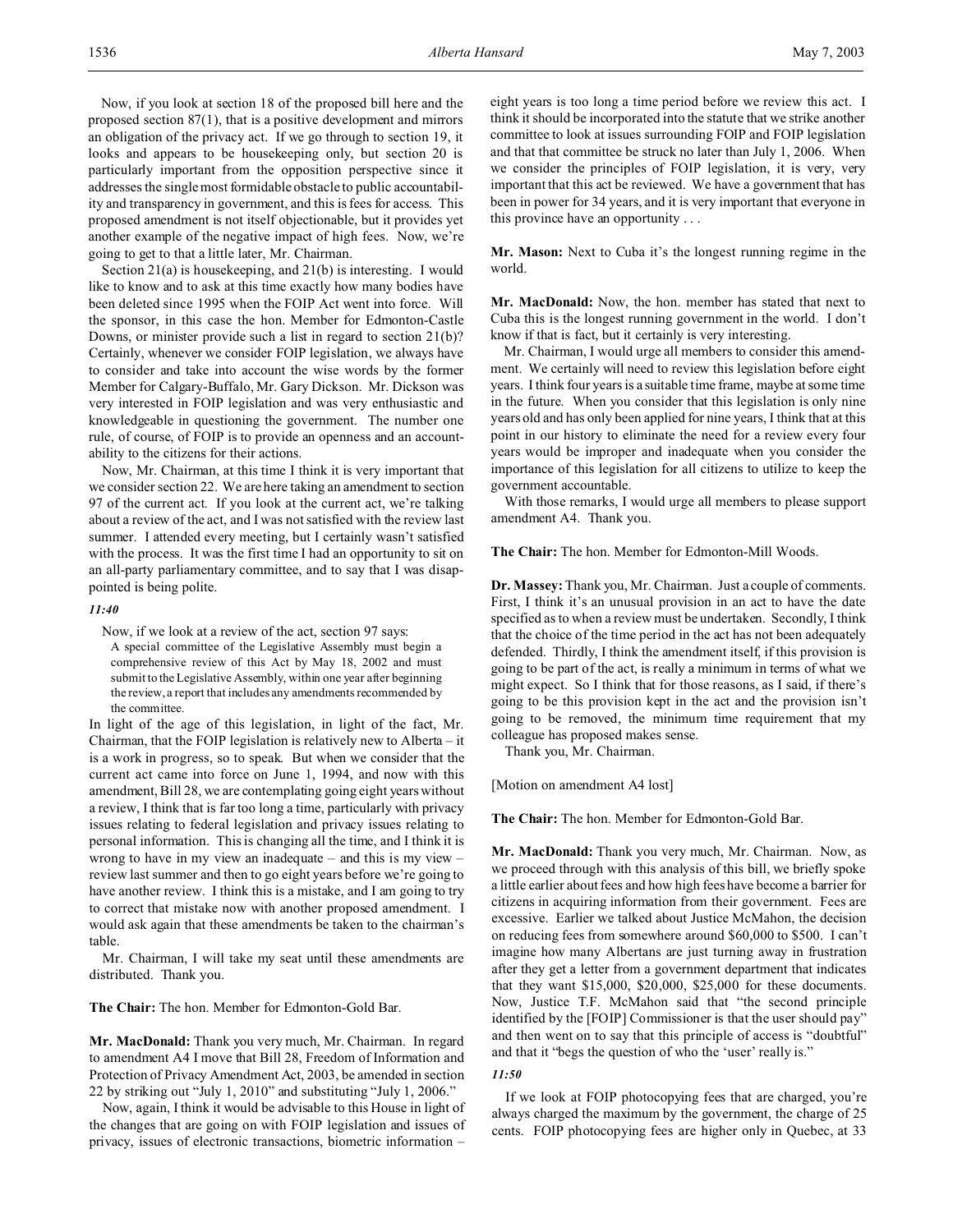cents, and the province of New Brunswick has the lowest, at 10 cents. Speaking of 10 cents, the public pays 10 cents a copy at the Legislature Library, one floor below us. It's quite interesting to note, Mr. Chairman. It just shows the contradiction of this government's FOIP laws and fee schedules when you look at rates for copies down in the Legislature Library. There are no charges to the MLAs, MLA staff, Assembly staff, or Alberta public servants for work-related copying. All other copies charged are according to these rates: 10 cents; double-sided, 15 cents. This is for an eight and a half by 11 inch sheet of paper. Now, that is in direct contradiction to what is always charged the Official Opposition. The maximum is charged. We're always paying search fees, and it's not fair.

Justice McMahon certainly has made a definitive statement in regard to this, and I'm not going to go any further into that at this time, but in 2001-2002 the Alberta government collected around \$54,000 in FOIP fees for 2,200 and some odd requests, and only a thousand and fifty dollars in fees was waived. Now, this is a government that has taken a defensive position with high FOIP fees, and it has to stop. This has to be made accountable for all the citizens.

I could go on at some length, Mr. Chairman, but I'm not going to suggest for a moment that there's a conspiracy here and that that thermostat is turned up to make people sleepy.

When you look at general information requests, whether they're from business, the general public, elected officials, media, interest groups, academic researchers, we need to ensure that everyone can afford to have access to information, and fees should not be a barrier.

Now, Mr. Chairman, at this time I would like to propose another amendment, amendment A5, to Bill 28, and this is one, I'm sure, that will be passed by the Legislative Assembly. I'm quite confident. But I will take my seat until it is circulated.

**The Chair:** The hon. Member for Edmonton-Gold Bar to move amendment A5.

**Mr. MacDonald:** Thank you, Mr. Chairman. In regard to amendment A5, I would like to move that Bill 28, Freedom of Information and Protection of Privacy Amendment Act, 2003, be amended in section 20 by adding the following after clause (c):

- (d) by repealing subsection (6) and substituting the following: (6) The fees referred to in subsection (1) must not exceed the lesser of
	- (a) the actual costs of the services, or
	- (b) \$25.

Now, the hon. Member for Edmonton-Castle Downs is laughing, but this is certainly not a laughing matter. High fees are preventing citizens from having access to government information. What has the government to hide behind high access fees? This is not a laughing matter. It's a sign of a government that does not want to have a two-way communication with the citizens. There are enough discretionary and mandatory exemptions if the government has information that they consider to be . . . [interjections]

**The Chair:** Hon. members, we do have one person who is recognized. The rest of you may be recognized in a way that you don't anticipate.

The hon. Member for Edmonton-Gold Bar on your amendment A5.

**Mr. MacDonald:** Thank you, Mr. Chairman. There are enough exemptions or probably too many exemptions already in the act, but we need to ensure that in a solid, comfortable democracy . . . Now, there may be another member there clumping paper, getting ready to

throw it this way, but that's fine. If it's going to be 25 cents a sheet for that piece of paper, then the government could claim cost recovery on that.

This issue of excessive fees has to be addressed, and \$25 is a solid figure no matter the size of the request. Many people are quite willing to co-operate, and now their request doesn't seem to matter. Fees are seldom waived, and in a comfortable democracy the government should be willing to communicate with the citizens. Why does this government persist in always charging the maximum, 25 cents, a sheet for FOIP photocopying? Why is this done? No one seems to have the answer. It outlines, in my view, that this is just a money grab by the government, and it wants to hide the truth by the use of sky-high fees.

Now, when you look at some other provinces and the federal government, the federal government charges \$5, and you look at search and preparation fees in this province, they are \$27. The federal government is \$10. Newfoundland is \$15. Manitoba is a little bit more; it's \$30. Photocopying charges are much less in some provinces – much less – but what we have here is the consistent use of high fees to discourage citizens from accessing information, and I want it to stop. That's why at this time I would urge all hon. members of this Assembly to support this amendment. Let's make information as readily available to the citizens as is possible. In conclusion, Mr. Chairman, I would urge all members to have a good look at this and support A5.

Thank you.

# *12:00*

**The Chair:** The hon. Member for Edmonton-Highlands.

**Mr. Mason:** Thank you, Mr. Chairman. I think that the response by some hon. members across the way to the comments of the hon. Member for Edmonton-Gold Bar shows that we have some way to go in terms of getting a benevolent understanding of some of the elements of freedom of information, so I will therefore avail myself of the opportunity in this Assembly to speak further to the amendment.

You know, Mr. Chairman, there is a real concern here with cost. The purpose of the act has always been to give the citizens access to information of their government. It is their government, and what the government does is done in their name and with their money. They have a right, and this has been recognized in this legislation at least on the surface, at least in the stated intent of the legislation. So there's nothing that's particularly radical. In fact, I think it's clearly the kind of principle that would appeal to true Conservatives. True Conservatives philosophically would believe in the right of the individual to have information with respect to the government as a tool against oppression by the state. I'm sure that that is not misrepresenting some of the Conservative principles.

The act falls considerably short in practice of that theory, and as I outlined earlier in my comments about why in fact the bill did not work in key areas such as the serious allegations in the Alberta Treasury Branches case versus West Edmonton Mall and other cases, the practical application of the act is of the utmost importance. So it's not good enough just to have high-sounding egalitarian principles and then not have an act that works to implement those effectively in practice.

In my view, if you're going to charge for photocopying, Mr. Chairman, first of all you ought to photocopy it in the cheapest possible way, and that means using up-to-date technology. The costs, as I personally know, of even the kind of photocopier that is routinely used, is well below 25 cents a page. All government departments have or ought to have photocopiers that can produce